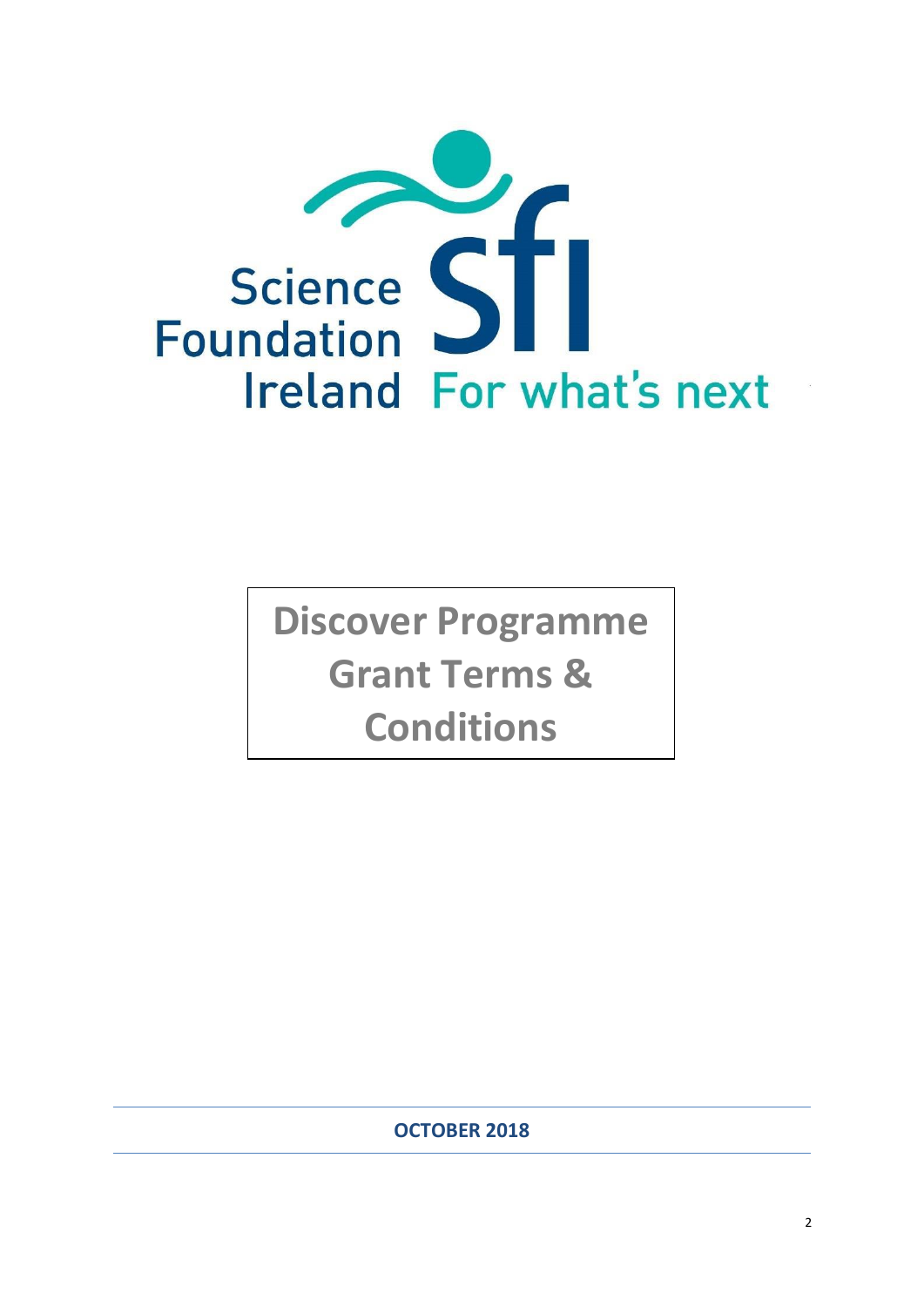These Terms and Conditions (as defined below) set out the terms and conditions for all Grants funded under the Discover Programme by Science Foundation Ireland. These Terms and Conditions should be read in conjunction with the other documents comprising the Discover Programme Grant Conditions (as defined below), which together set out the terms and conditions of the Grant.

The Organisation must ensure that the Project Lead, Project Team, Collaborators and others supported by the Grant are made aware of their obligations and comply with the Discover Programme Grant Conditions.

Failure to comply with the Discover Programme Grant Conditions may lead to sanctions, up to and including termination or revocation of the Grant and SFI reserves the right to recover funds paid in part or in full.

SFI reserves the right to vary the terms and conditions set out below at any time in accordance with Clause [27.](#page-20-0)

## 1. **Definitions & Interpretation**

1.1 In the Discover Programme Grant Conditions, unless the context requires otherwise:

| <b>Applicable Law</b>                                          | means any law applicable in Ireland (without further enactment) or any<br>other applicable jurisdiction and shall include without limitation, common<br>law, statute, statutory instrument, proclamation, bye-law, directive,<br>decision, regulation, rule, order, notice, code of practice, code of conduct,<br>governmental circulars or other directions, rule of court, instruments, or<br>delegated or subordinate legislation. |
|----------------------------------------------------------------|---------------------------------------------------------------------------------------------------------------------------------------------------------------------------------------------------------------------------------------------------------------------------------------------------------------------------------------------------------------------------------------------------------------------------------------|
| <b>Application</b>                                             | means the application form including all accompanying documents.                                                                                                                                                                                                                                                                                                                                                                      |
| <b>Budget</b>                                                  | means the budget set out in the Letter of Offer and any change agreed in<br>writing by SFI.                                                                                                                                                                                                                                                                                                                                           |
| <b>Collaborator</b>                                            | means an individual who is committed to providing a valuable contribution<br>to the Project and who may or may not receive funding through the Grant.<br>Where relevant, responsibilities of the Collaborator are set out in the<br>Application.                                                                                                                                                                                      |
| <b>Determination</b>                                           | has the meaning set out in Clause 13.4.                                                                                                                                                                                                                                                                                                                                                                                               |
| <b>Discover</b><br><b>Programme</b><br><b>Grant Conditions</b> | means the Application, the Budget, the Letter of Offer and any applicable<br>SFI Policy Documents and these Terms and Conditions that apply to Grants<br>awarded under the SFI Discover Programme, as may be amended from<br>time to time.                                                                                                                                                                                            |
| <b>Eligible Costs</b>                                          | means costs specified in the Budget which fall within any category of<br>eligible direct costs set out in the Grant Budget Policy or which are<br>otherwise agreed in writing by SFI to be 'Eligible Costs' for the purpose of<br>the Grant.                                                                                                                                                                                          |
| <b>Garda Vetting</b>                                           | means vetting by An Garda Síochána that is required to be carried out<br>under the National Vetting Bureau (Children and Vulnerable Persons) Act<br>2012 or under any other provision of Applicable Law.                                                                                                                                                                                                                              |
| <b>General Data Protection</b>                                 | means Regulation (EU) 2016/679 of the European Parliament and of the                                                                                                                                                                                                                                                                                                                                                                  |
| <b>Regulation</b>                                              | Council of 27 April 2016 on the protection of natural persons with regard<br>to the processing of personal data and on the free movement of such data<br>and repealing Directive 95/46/EC.                                                                                                                                                                                                                                            |
| <b>Grant</b>                                                   | means the grant described in the Letter of Offer, funded by and awarded<br>under the SFI Discover Programme.                                                                                                                                                                                                                                                                                                                          |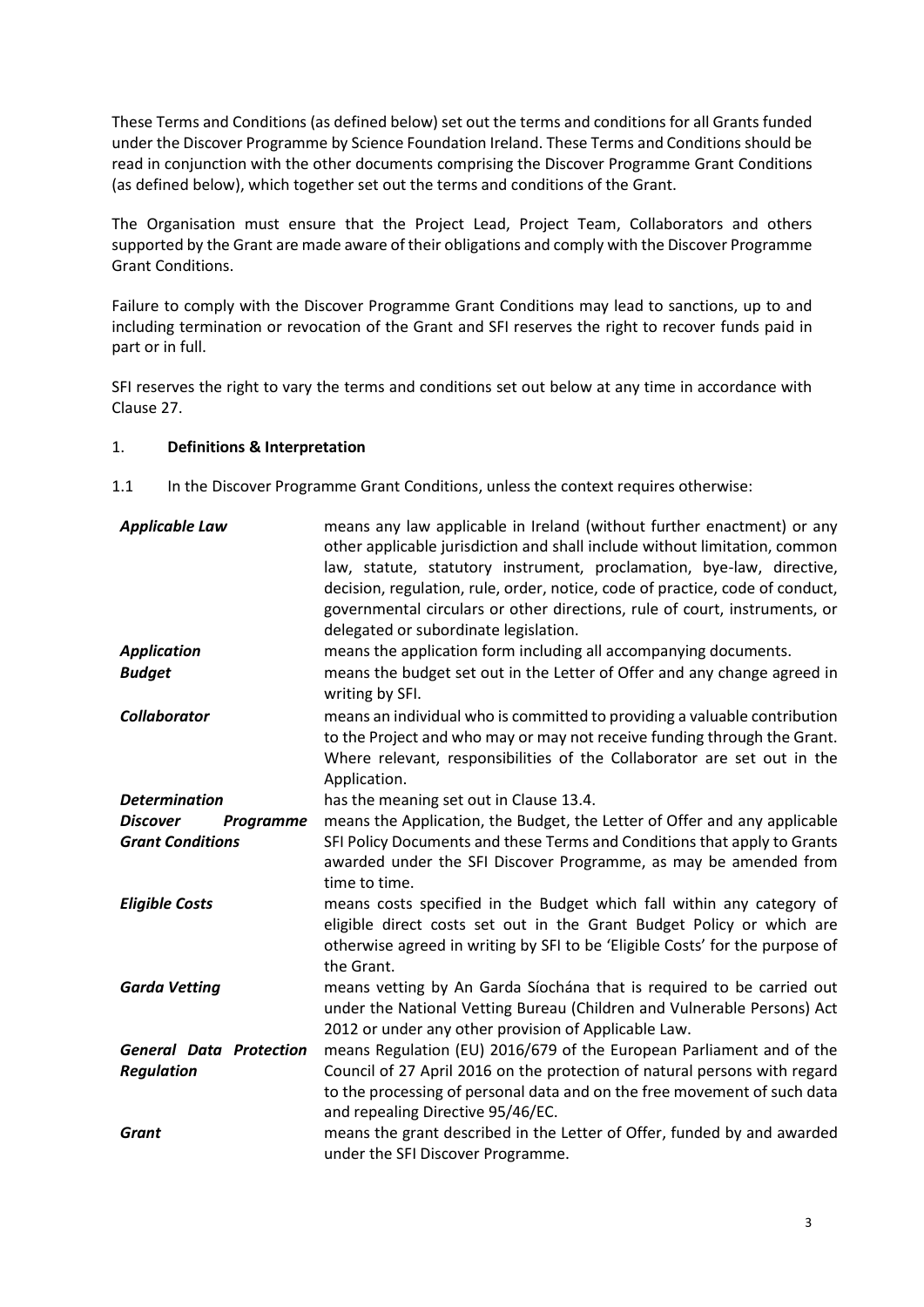| <b>Grant Budget Policy or</b><br><b>GBP</b>             | means the document available on the SFI Website setting out SFI's policy<br>on budgetary provisions applicable to Grants and Applications, funded<br>under the SFI Discover Programme or as otherwise specified in the<br>Discover Programme Grant Conditions.                                                                                                                                                                                                                                                                                                                                                                                                                                       |
|---------------------------------------------------------|------------------------------------------------------------------------------------------------------------------------------------------------------------------------------------------------------------------------------------------------------------------------------------------------------------------------------------------------------------------------------------------------------------------------------------------------------------------------------------------------------------------------------------------------------------------------------------------------------------------------------------------------------------------------------------------------------|
| <b>Intellectual</b><br><b>Property</b><br><b>Rights</b> | means all intellectual property rights including patents, trademarks,<br>service marks, registered designs, drawings, utility models, design rights,<br>business ideas, concepts, inventions, discoveries, breeders' rights,<br>copyright (including the copyright in software in any code), database rights,<br>know-how, trade secrets and other confidential information, technology,<br>business or trade names, goodwill and all other rights of a similar or<br>corresponding nature in any part of the world, whether registered or not<br>or capable of registration or not, and including all applications and the right<br>to apply for any of the foregoing rights anywhere in the world. |
| Letter of Offer                                         | means the letter issued by SFI specifying the level and duration of the grant<br>that has been awarded and related documents and accepted by the<br>Organisation by executing the acceptance certificate attached to such<br>letter.                                                                                                                                                                                                                                                                                                                                                                                                                                                                 |
| <b>Misconduct</b>                                       | means any action or conduct likely to bring SFI, the Organisation or the<br>Project into disrepute, including any criminal activity or breach of child<br>welfare law or any other Applicable Law.                                                                                                                                                                                                                                                                                                                                                                                                                                                                                                   |
| <b>National IP Protocol</b>                             | means the National IP Protocol 2016 published by the Department of Jobs,<br>Enterprise and Innovation, which is available via the SFI Website, as may<br>be amended, supplemented or replaced from time to time.                                                                                                                                                                                                                                                                                                                                                                                                                                                                                     |
| <b>Organisation</b>                                     | means the organisation to whom the Letter of Offer issued under the SFI<br>Discover Programme is addressed.                                                                                                                                                                                                                                                                                                                                                                                                                                                                                                                                                                                          |
| <b>Parties</b>                                          | means SFI, the Organisation and the Project Lead.                                                                                                                                                                                                                                                                                                                                                                                                                                                                                                                                                                                                                                                    |
| <b>Programme Asset</b>                                  | means any asset including equipment, acquired or generated, directly or<br>indirectly with the benefit of the Grant.                                                                                                                                                                                                                                                                                                                                                                                                                                                                                                                                                                                 |
| Project                                                 | the<br>project<br>described in the<br>means<br>Application<br>and<br>any<br>modifications/amendments agreed in writing by SFI.                                                                                                                                                                                                                                                                                                                                                                                                                                                                                                                                                                       |
| <b>Intellectual</b><br>Project                          | means all Intellectual Property Rights resulting from the Project.                                                                                                                                                                                                                                                                                                                                                                                                                                                                                                                                                                                                                                   |
| <b>Property</b>                                         |                                                                                                                                                                                                                                                                                                                                                                                                                                                                                                                                                                                                                                                                                                      |
| <b>Project Lead</b>                                     | means the individual in the Organisation, nominated in the Application and<br>approved by SFI in the Letter of Offer, who shall be responsible for the<br>direction and delivery of the Project.                                                                                                                                                                                                                                                                                                                                                                                                                                                                                                     |
| <b>Project Team</b>                                     | means the Project Lead, staff, students, collaborators and others involved<br>or otherwise engaged by the Organisation or any other member of the<br>Project Team for the purposes of the Project.                                                                                                                                                                                                                                                                                                                                                                                                                                                                                                   |
| <b>SFI Discover Programme</b>                           | means the Discover Programme funded by SFI to support and develop<br>science, technology, engineering and maths (STEM) education and public<br>engagement sector in Ireland.                                                                                                                                                                                                                                                                                                                                                                                                                                                                                                                         |
| <b>SFI or Foundation</b>                                | means Science Foundation Ireland, a body established in Ireland under the<br>Industrial Development (Science Foundation Ireland) Act, 2003 and the<br>Industrial Development (Science Foundation Ireland) (Amendment) Act<br>2013 to promote and develop world class research capability in strategic<br>areas of scientific endeavour.                                                                                                                                                                                                                                                                                                                                                              |
| <b>SFI Policy Documents</b>                             | means, to the extent that they are applicable to the SFI Discover<br>Programme, SFI's policy documents relating to grants, including the Grant<br>Budget Policy, and policies relating to matters such as reporting, and open<br>access and which are published on the SFI Website, as may be amended,<br>supplemented or replaced by SFI from time to time.                                                                                                                                                                                                                                                                                                                                         |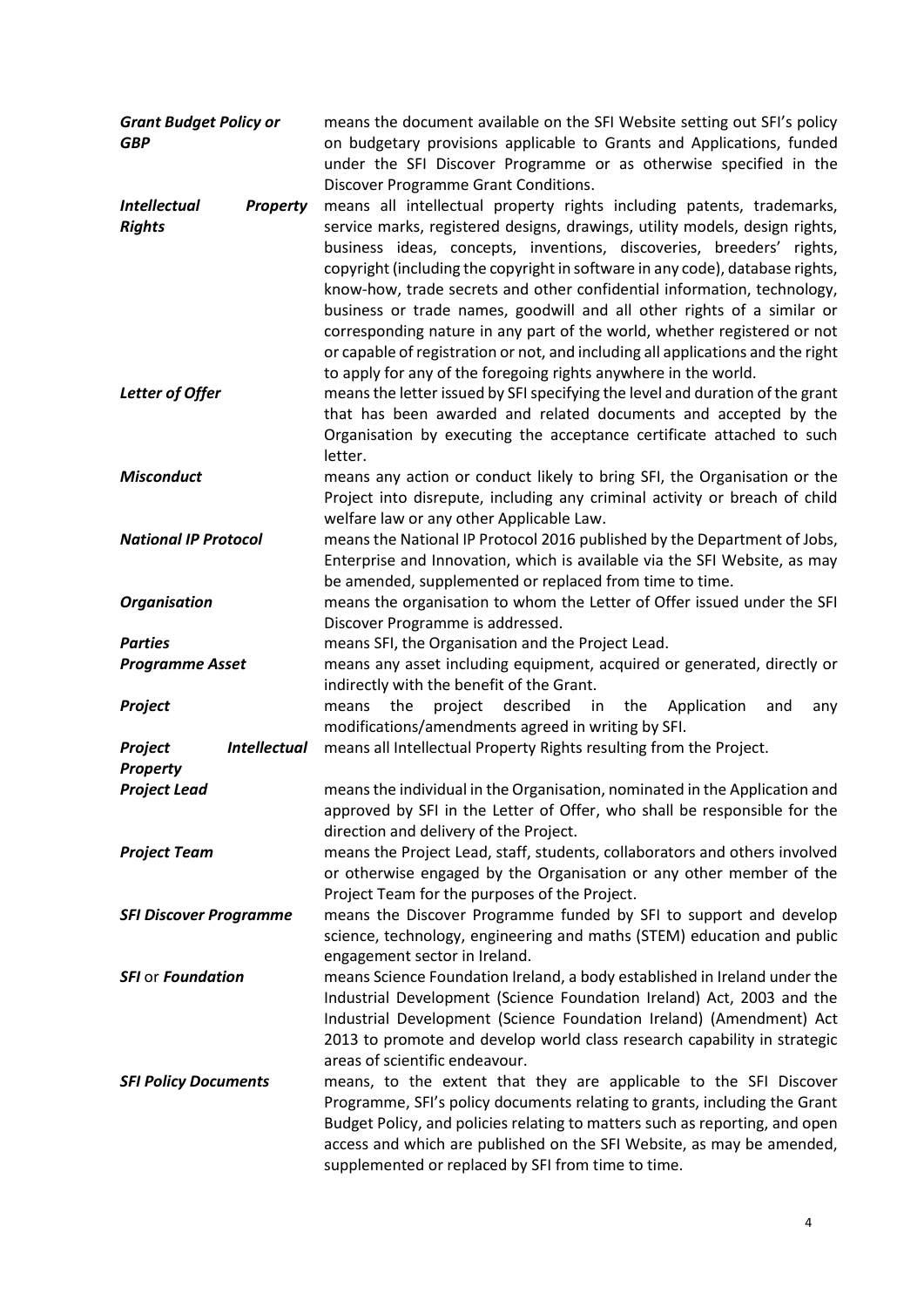| <b>SFI Website</b>          | means www.sfi.ie.                                                                                                                |
|-----------------------------|----------------------------------------------------------------------------------------------------------------------------------|
| <b>Subject Invention</b>    | means any invention conceived or first actually reduced to practise in the<br>performance of the Project.                        |
| Term                        | has the meaning given to it in Clause 20.1.                                                                                      |
| <b>Terms and Conditions</b> | means the terms and conditions set out in this document as may be<br>amended, supplemented or replaced by SFI from time to time. |

- 1.2 In the Discover Programme Grant Conditions, unless the context requires otherwise:
	- (a) any reference to a person shall be construed as a reference to any individual, firm, company, corporation, undertaking, government, state or agency of a state, or any association or partnership (whether or not having separate legal personality) and shall include that person's legal personal representatives, successors and permitted assigns;
	- (b) the provisions of the Letter of Offer and any applicable SFI Policy Documents form an integral part of the Discover Programme Grant Conditions and shall have as full effect as if they were incorporated in the body of these Terms and Conditions and the expressions "the Discover Programme Grant Conditions" and "these Discover Programme Grant Conditions" shall be deemed to include the Letter of Offer and such SFI Policy Documents;
	- (c) any reference to any statute or statutory provision means that statute or statutory provision as it has been amended, extended, consolidated, re-enacted or replaced and includes any order, regulation, instrument or other subordinate legislation made under the relevant statute;
	- (d) any words following the terms "including", "include" and "in particular" or any similar expression shall be construed as illustrative and shall not limit the sense of the words preceding those terms; and
	- (e) references to agreement of the parties shall mean agreement in writing (including in electronic or digital form) and shall include agreement recorded on SFI's grants management system (currently SESAME).
- 1.3 In the event of a conflict or inconsistency between any provisions of the Discover Programme Grant Conditions, this shall be resolved by giving the following precedence:
	- (a) the Letter of Offer;
	- (b) the Budget;
	- (c) these Terms and Conditions;
	- (d) the SFI Policy Documents; and
	- (e) the Application.

## 2. **Payment of Grant**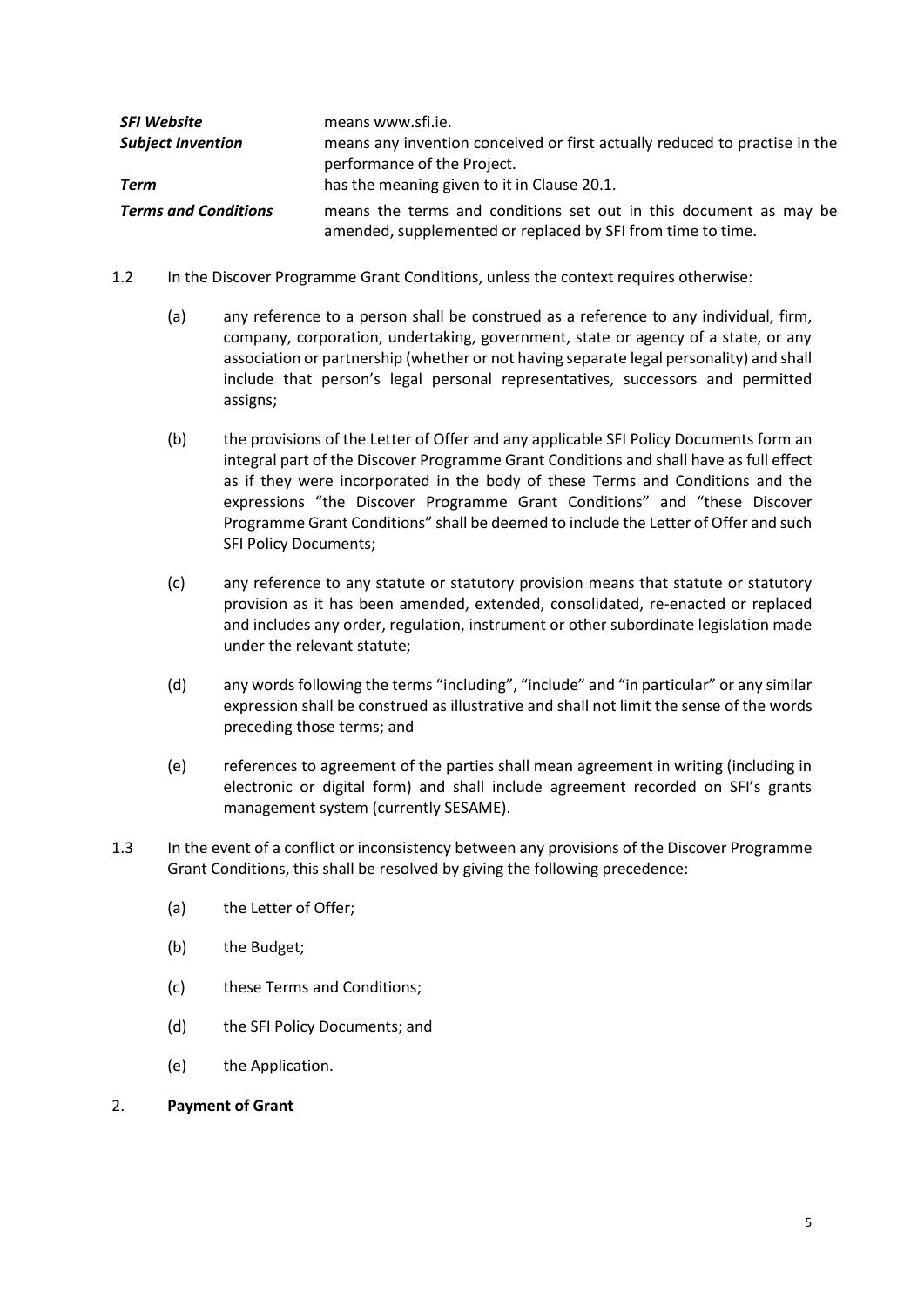- 2.1 SFI shall pay the Grant in instalments in accordance with the payment schedule set out in Appendix A of the Letter of Offer, as may be amended by SFI, subject to compliance by the Organisation and the Project Lead with the Discover Programme Grant Conditions.
- 2.2 If the Organisation incurs Eligible Costs that exceed the amount of the Grant, then such excess shall be borne by the Organisation. If the Organisation incurs Eligible Costs that are less than the maximum Grant approved, then SFI shall pay only such part of the Grant as is necessary to discharge the Eligible Costs actually incurred. Any part of the Grant which remains unused or uncommitted at the end of the Term must be returned to SFI within 90 days of the end of the Term or, at SFI's option, may be credited or set off by SFI against any payments to be made to the Organisation under any other grant.
- 2.3 If any overpayment of the Grant occurs then SFI shall be entitled to be reimbursed, including by crediting or setting off such overpayment against further payments of the Grant or any other grant from SFI to the Organisation.
- 2.4 Payment of instalments shall be made, when required by Applicable Law, only on production of a current, valid Tax Clearance Certificate from the Revenue Commissioners to SFI or alternatively, the Organisation can liaise with SFI to enable SFI to obtain online certification from the Revenue Commissioners that the Organisation is in possession of a tax clearance certificate.
- 2.5 Payment of instalments shall be made by electronic transfer to the bank account nominated by the Organisation.
- 2.6 Claims for the payment of each instalment of the Grant shall confirm cumulative actual expenditure from the start of the Grant up to the date of the report.
- 2.7 Applications for supplementary funds during the course of a Project will not be considered, unless they are provided for under any SFI Policy Document or otherwise agreed in writing with SFI.

# 3. **Costs**

3.1 The Grant may be used only to fund Eligible Costs incurred in accordance with the terms of the Discover Programme Grant Conditions.

# 4. **Warranties**

- 4.1 The Organisation warrants to SFI that:
	- (a) the acceptance certificate attached to the Letter of Offer is executed by its duly authorised representative with full power and authority to enter into the Discover Programme Grant Conditions;
	- (b) it has obtained and shall maintain for the duration of the Project all necessary consents, approvals, authorisations, licences and permissions which are required so that it can comply with its obligations under the Discover Programme Grant Conditions and shall not commit any act or omission which might invalidate, breach or otherwise impair the effect of such consents, approvals, authorisations, licences or permissions;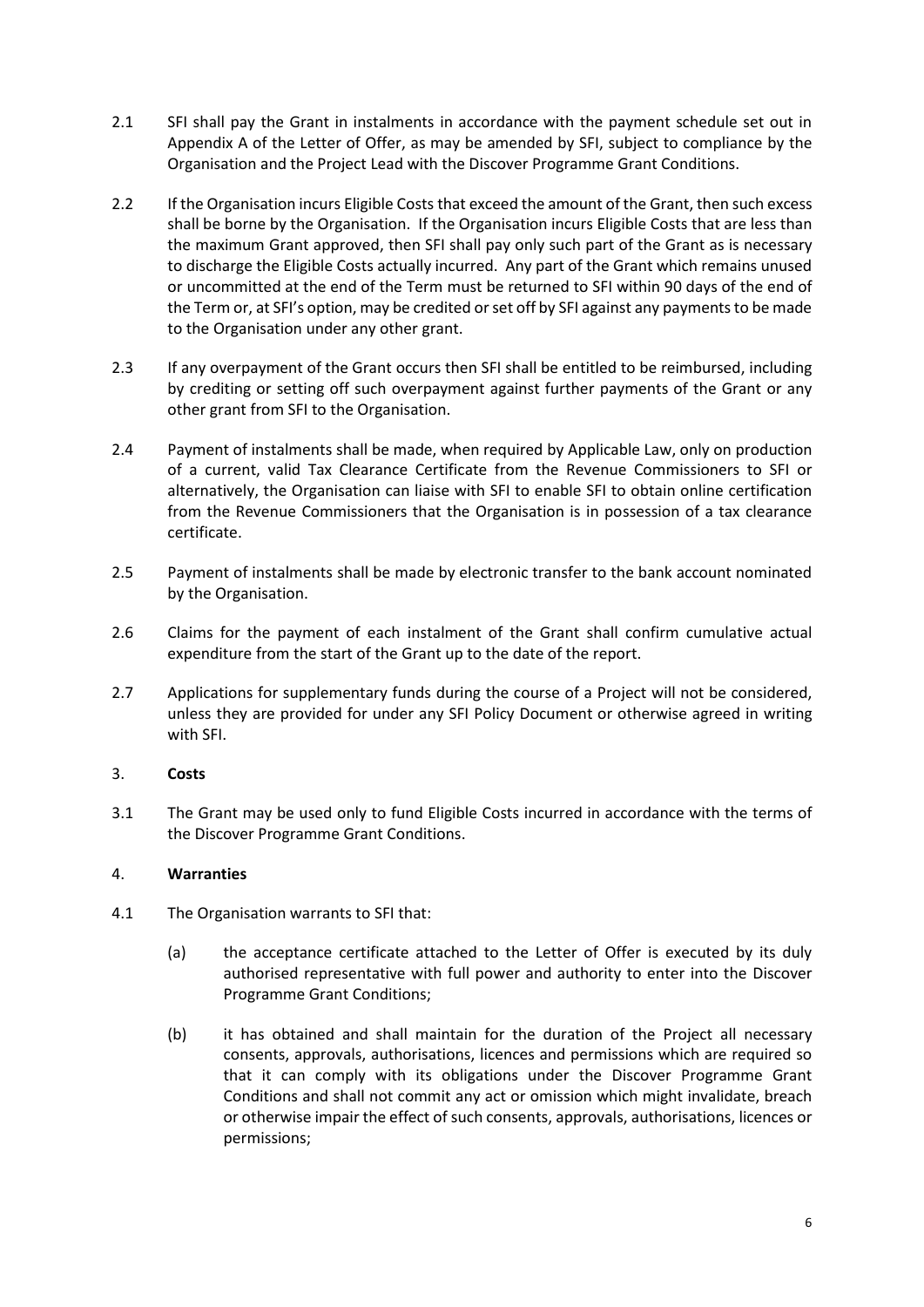- (c) every statement, representation or information provided in the Application and any accompanying documents, in any report submitted by the Organisation to SFI, or information provided by the Organisation in response to a request from SFI is and will be, to the best of the Organisation's knowledge, true, complete and accurate;
- (d) there is no other information of which the Organisation or its agents is aware that is relevant to the Application concerning the Application or the Grant;
- (e) the Project Lead and any persons on the Project Team or otherwise performing duties related to the Grant are suitably skilled, trained and qualified for the performance of such duties;
- <span id="page-5-0"></span>(f) the Project shall be:
	- (i) performed with due skill care and diligence and by appropriately qualified personnel;
	- (ii) conducted in compliance with all Applicable Law; and
	- (iii) conducted in accordance with such ethical guidelines and codes of practice as may be published or adopted by SFI or any relevant industry or competent regulatory body, including any applicable SFI Policy Documents; and
- (g) without prejudice to the generality of Clause  $4.1(f)(ii)$ , the Organisation shall comply with all applicable child welfare law. To the extent the Organisation is a provider of a relevant service within the meaning of section 2 of the Children First Act 2015 as amended, supplemented or replaced from time to time (the "**CFA**"), the Organisation shall comply with the requirements of the CFA; and
- (h) the Project has not previously been, or is not currently, funded from another source for the same activities. For the avoidance of doubt, this shall not apply to any cofunding arrangement and shall only operate to prevent double funding in respect of the same activities.

## 5. **Responsibilities of the Organisation**

- <span id="page-5-1"></span>5.1 The Organisation is fully responsible for the Project, the use of the Grant, and for the adherence by the Organisation*,* the Project Lead and the Project Team to the Discover Programme Grant Conditions.
- 5.2 Without limiting Clause [5.1,](#page-5-1) the Organisation must:
	- (a) comply with the Discover Programme Grant Conditions;
	- (b) ensure that all Grant instalments claimed by it and paid to it by SFI are allowable, necessary and reasonable;
	- (c) not accept or receive funding for the same Project from any other source unless previously approved of in writing by SFI. For the avoidance of doubt, this shall not apply to any co-funding arrangement and shall only operate to prevent double funding in respect of the same activities;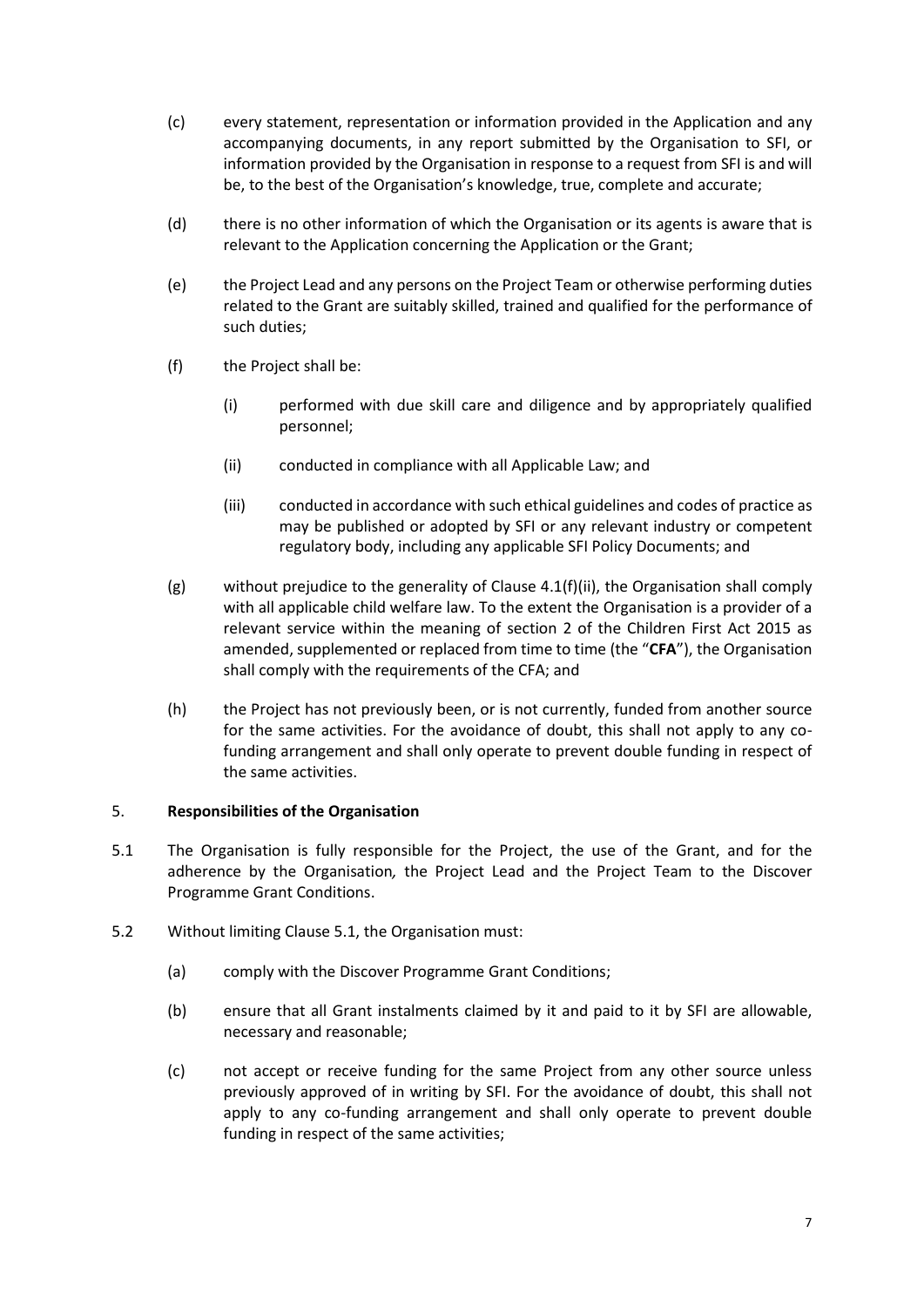- (d) not permit a significant change to the Project, unless otherwise agreed in writing by SFI;
- (e) ensure that the Project Lead and any other member of the Project Team receives a copy of each part of the Discover Programme Grant Conditions, and any subsequent changes, and that the privacy statement referenced in Clause [24.1](#page-19-0) is provided to any individuals, including members of the Project Team, whose personal data are provided by the Organisation to SFI;
- (f) where SFI requests, the Project Lead and any other member of the Project Team shall ensure that they have applied for and received an ORCID identifier number for use in relation to publications, or such other system identification number as required by SFI;
- (g) ensure that the Project Lead is responsible to the Organisation for the direction, management and pursuit of the Project in all of its objectives and the efficient, proper and appropriate conduct of the Project;
- (h) ensure that the Project Lead acts as the primary point of contact for SFI during the Term;
- (i) ensure that a safe working environment is provided for all individuals associated with a Project. The Organisation's approach and policy on health and safety matters must meet all applicable regulatory and legislative requirements and be consistent with best practice;
- (j) ensure that any and all of its staff interact in a professional manner with staff and/or representatives from SFI; and
- (k) to the extent permitted by law, conduct all reasonable checks, due diligence, and any Garda Vetting required under Applicable Law in respect of all proposed members of the Project Team with the aim of ensuring that members are persons of good standing and that no such member has previously been found guilty of Misconduct in any jurisdiction.

## 6. **Responsibilities of Project Lead**

- 6.1 The Project Lead is responsible for the direction, management and efficient and appropriate conduct of the Project and use of the Grant from a financial, legal and ethical perspective. In particular, the Project Lead must do all acts, deeds and things necessary or desirable to facilitate and enable the Organisation to comply with the Discover Programme Grant Conditions and its reporting obligations in particular.
- 6.2 The Project Lead must ensure that information submitted in reports to SFI under or in connection with the Discover Programme Grant Conditions is accurate, complete and provided in accordance with specified timelines.
- 6.3 Without prejudice to any rights or obligations under Applicable Law, the Project Lead must take all reasonable steps to ensure that the members of the Project Team do not do, or omit to do, anything that may bring the Organisation, the Project or SFI into disrepute.

# 7. **Notification**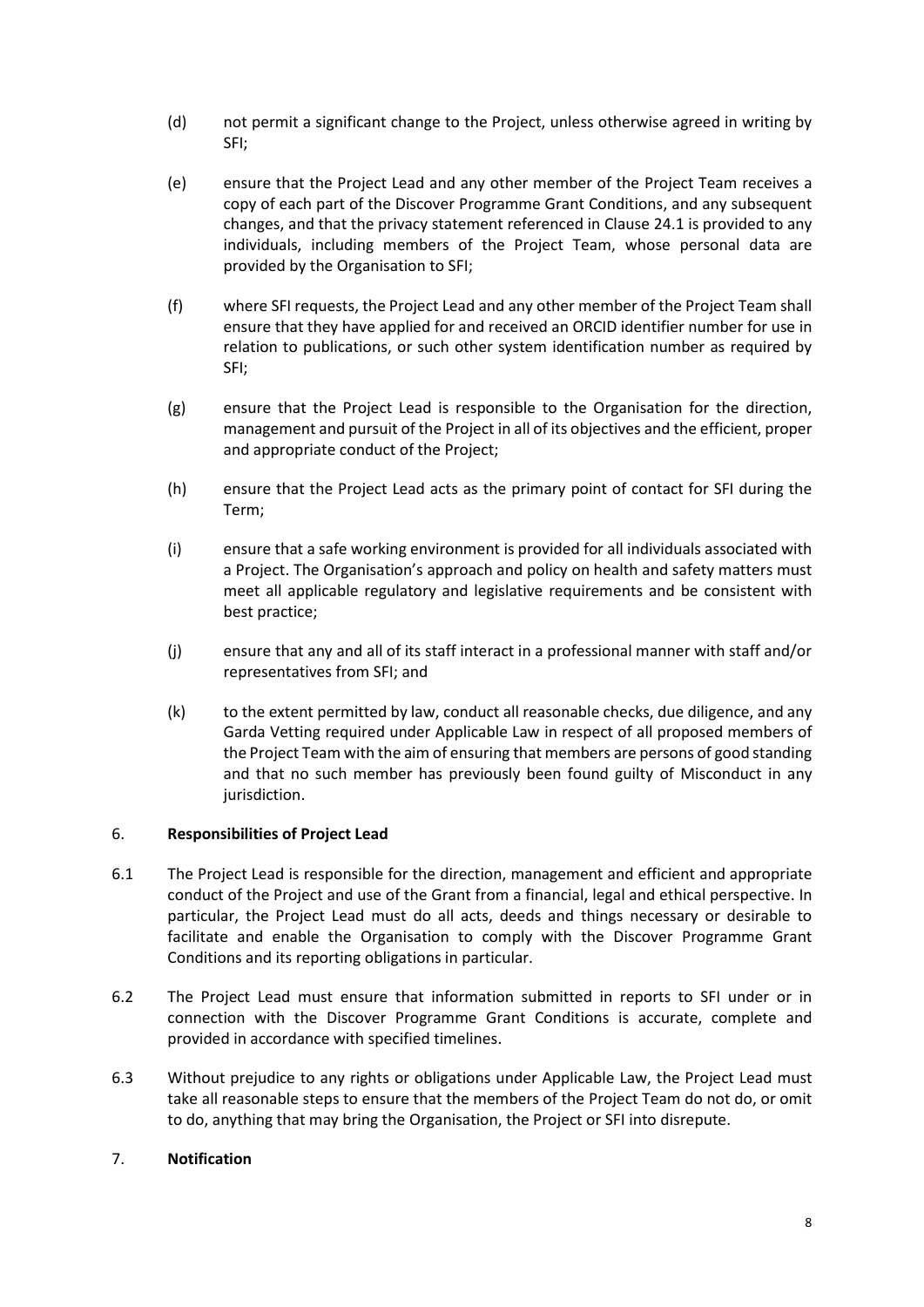- <span id="page-7-0"></span>7.1 The Organisation must ensure that it, or the Project Lead on its behalf, notifies SFI of the following matters at the earliest possible opportunity:
	- (a) any proposed change in the scope or objectives of the Project;
	- (b) any significant problems relating to the administrative or financial aspects of the Project;
	- (c) any proposed changes in the status of the Project Lead, or if the Project Lead intends:
		- (i) to devote substantially less effort to the work anticipated in the Project;
		- (ii) to sever his/her or their connection with the Organisation;
		- (iii) to be absent for a continuous period of three months or more; or
		- (iv) to relinquish active direction of the Project for any reason including for reasons of retirement, resignation, or sabbatical leave;
	- (d) the accrual of any income to the Project which was not identified in the Application;
	- (e) the conception or creation of any Subject Invention by any member of the Project Team or deriving directly or indirectly from the use or access to the knowledge of the Project of which the Project Lead is aware;
	- (f) any change in the Organisation's auditors or the authorised signatories to the Organisation's accounts and the names of any auditors or authorised signatories appointed in their place;
	- (g) if there are reasonable grounds for believing there has been or shall be a breach of the Discover Programme Grant Conditions;
	- (h) subject to compliance with Applicable Law relating to natural justice, fair procedures, defamation and data protection, if there are reasonable grounds for believing there has been an act of Misconduct;
	- (i) if there are reasonable grounds for SFI to reduce, suspend, terminate or revoke the Grant;
	- (j) of the occurrence of any event which is or provides reasonable grounds for believing that any Intellectual Property Rights have been or are likely to be infringed;
	- (k) of the occurrence of any event which has had or may have a material adverse effect on the Project; or
	- (l) if the Project secures funding from any sources that are not specified in the Application.
- 7.2 SFI may, acting reasonably, object to any proposed changes to the status of the Project Lead notified to it in accordance with Claus[e 7.1\(c\).](#page-7-0)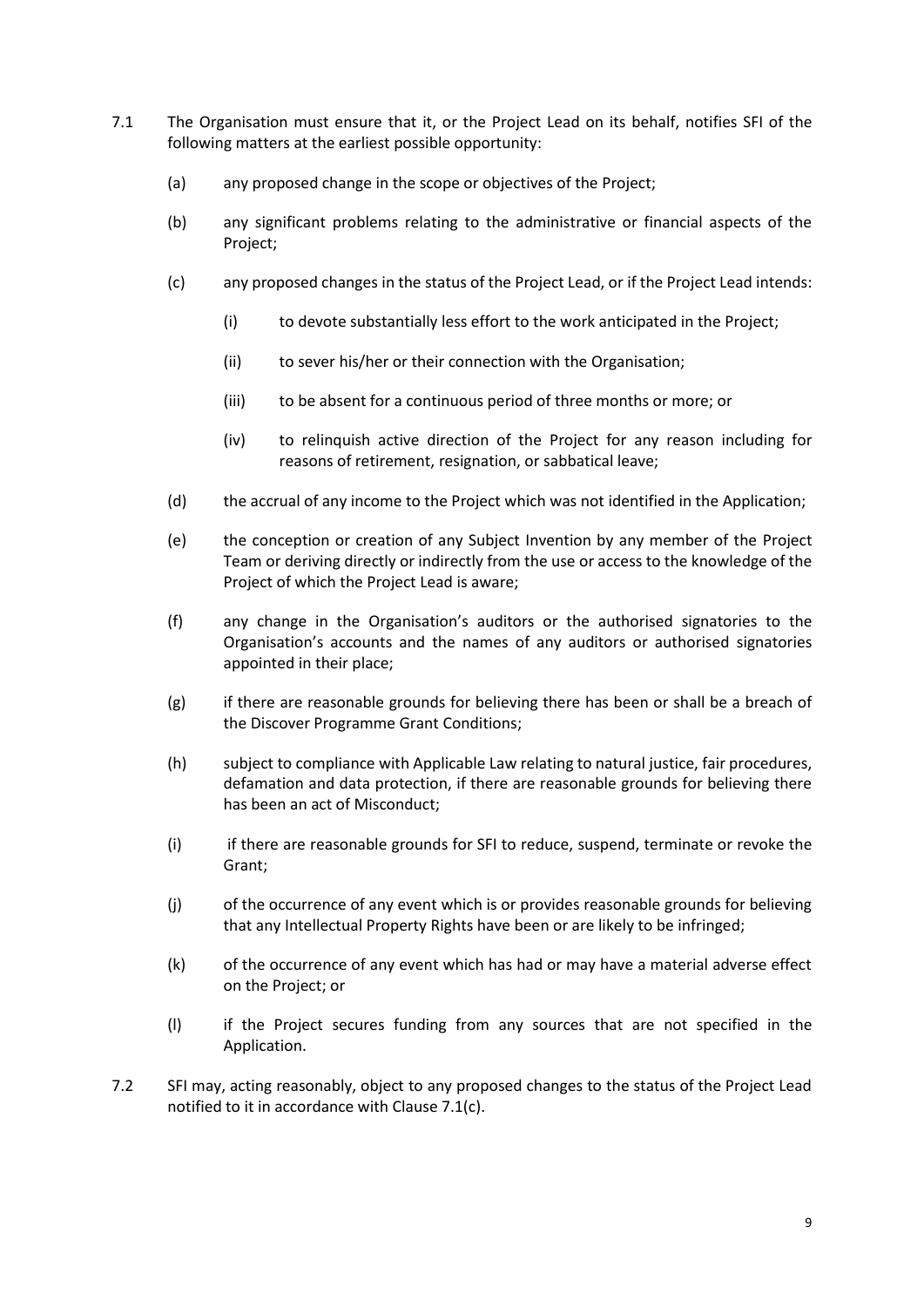## <span id="page-8-2"></span>8. **Reports**

- <span id="page-8-0"></span>8.1 It is the responsibility of the Organisation to ensure that reports and records which are satisfactory to SFI are submitted:
	- (a) as required under the Discover Programme Grant Conditions; and
	- (b) otherwise at the reasonable request of SFI for a period of up to seven (7) years following the expiry of the Term of the Grant.

For the purposes of this Clause [8.1](#page-8-0) and Clause [8.5](#page-8-1) below, reports which are "satisfactory" to SFI means reports which comply with any reporting requirements published on the SFI Website, or which have otherwise been notified by SFI to the Organisation, and which are relevant to the Project.

- 8.2 Where it is alleged that the Organisation has committed a breach of the Discover Programme Grant Conditions, or if SFI has reasonable grounds of concern related to a possible or suspected breach of the Discover Programme Grant Conditions, the Organisation must promptly provide SFI with such information relating to the Project and/or the Grant as SFI may reasonably request, including the information referred to in Clause [9.1,](#page-9-0) and a notice and a copy of any internal or external audit report generated by or on behalf of the Organisation which relates, directly or indirectly, to the Project, the Grant and any other report or document generated by or on behalf of the Organisation which may be relevant to the alleged breach of the Discover Programme Grant Conditions.
- 8.3 Where the reporting requirements of the Organisation incorporate information or data from third parties, the Organisation is responsible for ensuring that it is duly authorised to disclose such third-party information to SFI, and that such disclosure complies with data protection and other Applicable Law.
- 8.4 If there are exceptional reasons which will cause a delay in the submission of any report, including the final report relating to the Project, within the period specified, a written request may be made by the Organisation to SFI, before the due date passes, for the date to be extended.
- <span id="page-8-1"></span>8.5 Without limiting SFI's rights under Clause [20.2,](#page-15-1) if the Organisation fails to submit any report in accordance with the Discover Programme Grant Conditions, then, subject to Clause [20.2,](#page-15-1) SFI shall be entitled to impose such penalties as it deems fit, including the reduction, suspension, termination or revocation of the Grant or deeming the Organisation ineligible to apply for funding from SFI until such outstanding report has been submitted and declared satisfactory by SFI.

In the case of the final report, if a report satisfactory to SFI is not received within 6 months of the end of the Term, SFI shall be entitled to terminate the Grant and withhold payment of the final Grant payment.

8.6 The Organisation shall, if so required by SFI, procure that any report required pursuant to Clause [8](#page-8-2) shall be reviewed or audited by SFI's or the Organisation's auditors or other professional advisors, as appropriate, at the expense of the Organisation. Where the audit is carried out by an auditor or professional advisor appointed by SFI, the Organisation shall fully cooperate with such auditor or professional advisor and shall allow them full access to all financial records and other records referred to above and all statistical, administrative, scientific and other relevant supporting papers and records in both paper and electronic form.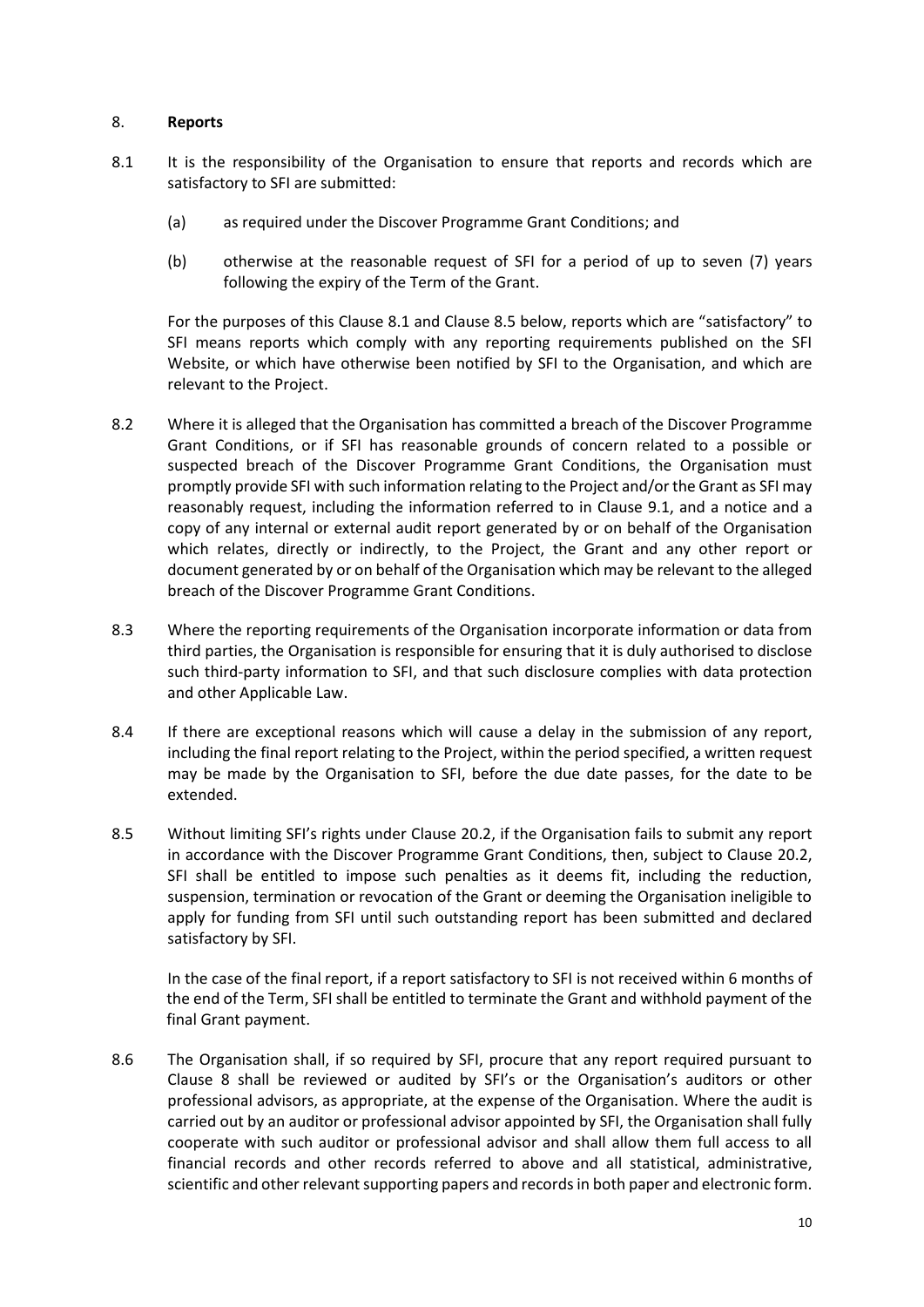## <span id="page-9-1"></span>9. **Audits and Record keeping**

- <span id="page-9-0"></span>9.1 The Organisation and the Project Lead must retain all documents, including financial, statistical, administrative, scientific and all other relevant supporting papers, statistical records, photographs and other records in both hard and electronic form in relation to the Project, the Grant, the Project Intellectual Property and which demonstrate compliance with the Discover Programme Grant Conditions for the duration of the Project and for a period of seven (7) years following the expiry of the Term of the Grant or for such longer period as SFI may request.
- <span id="page-9-2"></span>9.2 All financial records in relation to the Project, the Grant and the Project Intellectual Property must be maintained in accordance with good accounting practice and must include such information, data, ledgers, bank statements, accounts, authorities, directions and instructions to its auditors, accountants, banks and other servants or agents, and any other papers which may be reasonably necessary to enable SFI to exercise its rights of audit and to satisfy itself that the Organisation has complied with the Discover Programme Grant Conditions.
- 9.3 The Organisation and the Project Lead must ensure that in any agreement it may enter into with a third party in relation to the co-funding of the Project, it reserves or provides for the right of SFI or its authorised representative(s) to be provided with, for inspection, the financial and scientific records and other records mentioned above of the Organisation that relate to the Grant and must not enter into any confidentiality agreements that conflict or impact on SFI's rights under this Clause [9.](#page-9-1)
- 9.4 The Organisation and Project Lead must make all the records and papers which are referred to in Clause [9.1](#page-9-0) available to SFI or its authorised representative(s) upon reasonable notice for the duration of the Project and for a period of seven (7) years following the end of the Term or for such longer period as SFI may request.
- 9.5 SFI or its authorised representative(s) may, on reasonable notice, undertake such reviews and audits of the Project and the reports, records and papers referred to in Clause[s 8,](#page-8-2) [9.1,](#page-9-0) an[d 9.2,](#page-9-2) management control systems, and any other matters as may be deemed necessary by SFI, including in connection with Misconduct, financial audits or any investigations conducted by the Organisation. The Organisation must cooperate fully, comply with all reasonable requests and provide for inspection to SFI or its authorised representative(s) such information or records as may be reasonably required for the purpose of facilitating such review or audit.

# <span id="page-9-4"></span>10. **Site Visit**

- <span id="page-9-3"></span>10.1 SFI, or its authorised representative(s), may, upon reasonable notice to the Organisation, visit any site(s) owned, controlled or occupied by the Organisation at which the Project is being conducted in order to review and inspect the Project. If any site visit is made by SFI at any premises owned, controlled or occupied by the Organisation, the Organisation must provide, and shall procure that its servants and agents provide, all reasonable assistance to SFI and its authorised representatives in the performance of their duties. For the avoidance of doubt, for the purposes of this Clause [10.1,](#page-9-3) SFI does not require access to any premises owned, controlled or occupied by an industrial partner involved in the Project.
- 10.2 SFI reserves the right to recoup the costs associated with such visits/inspection from the Organisation or to require the Organisation to discharge the costs directly for example, if planned site visits are cancelled by the Organisation with less than 14 days' notice, resulting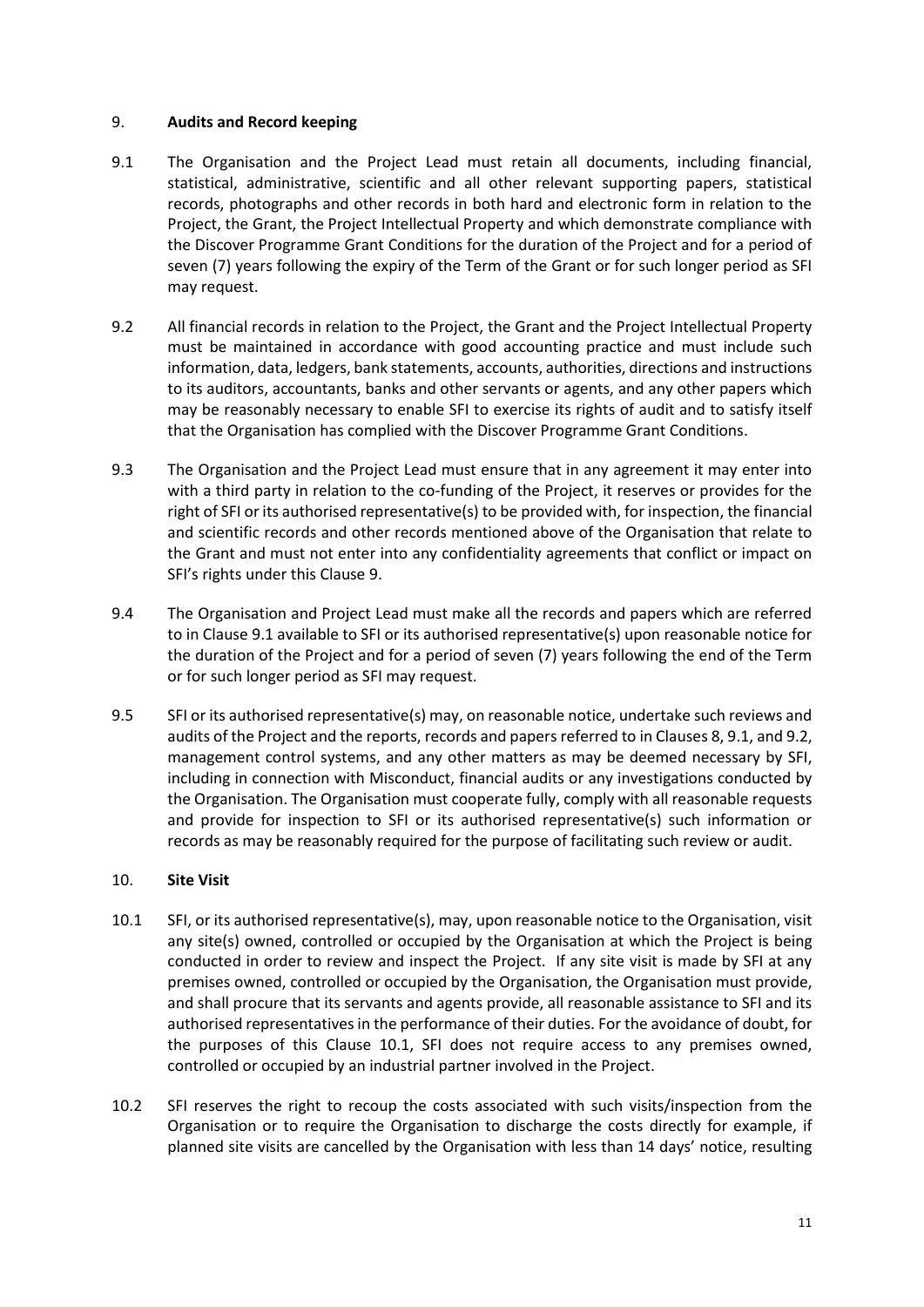in costs incurred to SFI or if the site visit /inspection reveals any material non-compliance with the Discover Programme Grant Conditions which has not been caused by Force Majeure.

10.3 The Organisation's obligations under these Discover Programme Grant Conditionsshall not be relieved, absolved or otherwise modified by anything in Clauses [8,](#page-8-2) [9](#page-9-1) or [10](#page-9-4) or any failure by SFI to exercise any of SFI's rights under the Terms and Conditions, including under Clauses [8,](#page-8-2) [9](#page-9-1) and [10.](#page-9-4)

## 11. **Research Governance/Prevention of Misconduct**

- 11.1 The Organisation shall, and shall ensure that the Project Team shall, comply with any applicable SFI Policy Documents and any other applicable guidance released by SFI, and to the extent that they apply to the Project.
- 11.2 The Organisation shall ensure that the Project Team maintain high professional standards throughout their engagement with the Project and shall implement and maintain procedures to ensure the quality of any output of the Project.
- 11.3 The Organisation shall have effective mechanisms for identifying and reporting Misconduct. Where Misconduct is detected, the Organisation shall ensure that it is resolved immediately.
- 11.4 Subject to compliance with Applicable Law relating to natural justice, fair procedures, defamation or data protection, the Organisation shall provide SFI with anonymised details of any suspected or alleged Misconduct directly or indirectly relating to the Project. Only where the allegation of Misconduct is of a particularly serious nature or relates to child welfare should the Organisation consider disclosing the identity of the relevant individual(s) to SFI. SFI shall treat such information as Confidential Information in accordance with Clause [23.](#page-17-0)
- 11.5 The Organisation shall not, and shall ensure that no member of the Project Team shall, enter into any confidentiality agreement that restricts its/their capacity to inform SFI of the details of any Misconduct, its investigation and outcome, as required above or that may require SFI to enter into any such confidentiality agreement.

## 12. **Conflict of Interest**

- 12.1 The Organisation shall ensure that any relationship between the Organisation, the Project Lead or other members of the Project Team and any commercial organisation or other third party which is relevant to the Grant or the Project does not give rise to a conflict of interest for the Organisation, the Project Lead or other members of the Project Team.
- 12.2 Any conflict of interest or potential conflict of interest relating to the Organisation, the Project Lead or other members of the Project Team must be fully disclosed to SFI as soon as such conflict or potential conflict becomes apparent. In the event of any conflict or potential conflict of interest, SFI shall, at its discretion, decide on the appropriate course of action.

## <span id="page-10-0"></span>13. **State Aid**

- 13.1 The Parties acknowledge and agree that:
	- (a) State aid law may apply to the Grant, the Discover Programme Grant Conditions and all uses of and activities funded by the Grant; and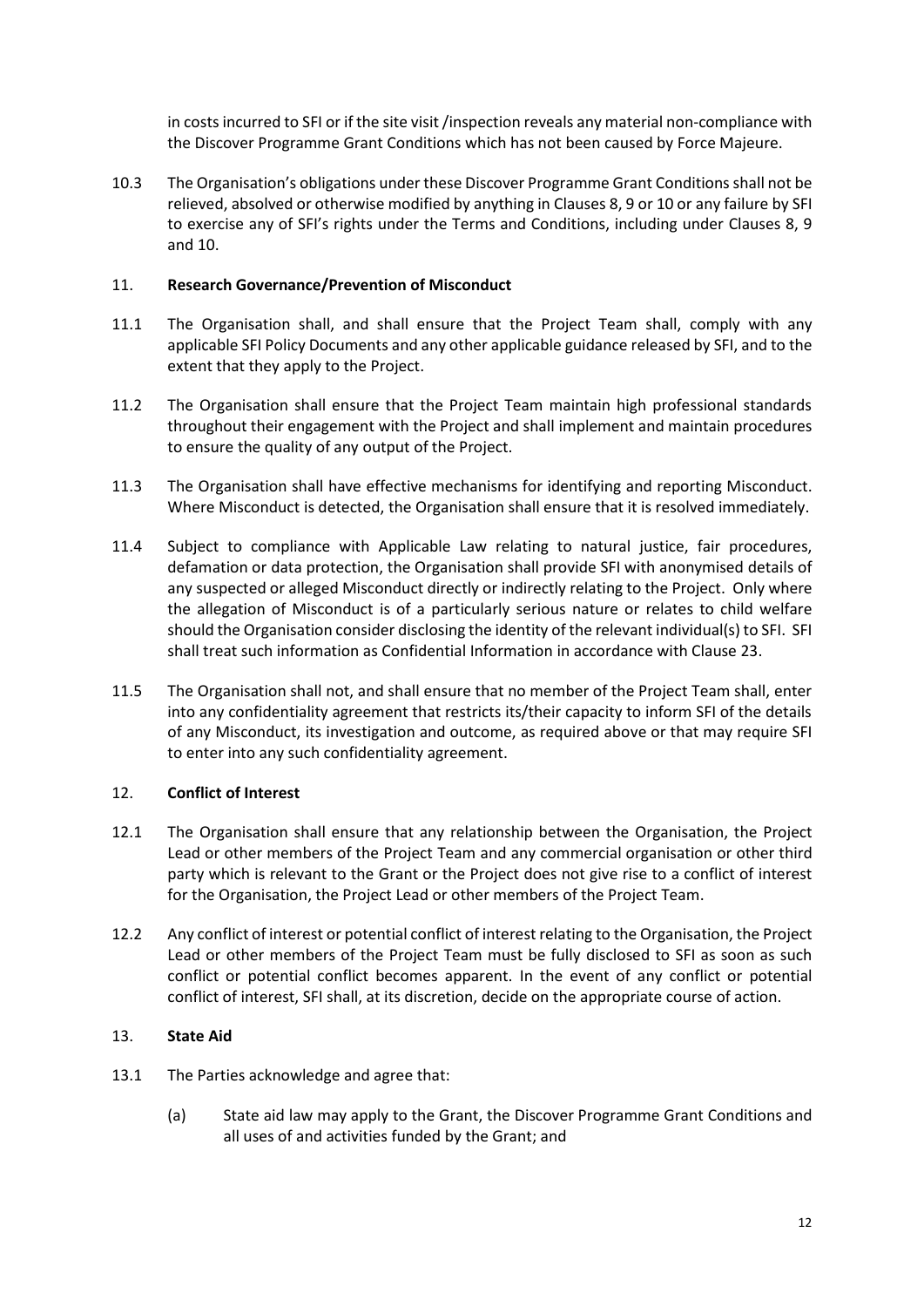- (b) SFI has agreed to award the Grant on the basis that the Organisation complies with any State Aid conditions specified in the Letter of Offer.
- 13.2 In the event of an investigation by the European Commission or proceedings before any court or tribunal of competent jurisdiction are commenced or threatened that the Organisation's receipt of the Grant, use of the Grant or activities funded by the Grant is contrary to applicable State aid law ("**Investigation**"), then the Organisation shall, and shall procure that the Project Lead shall, cooperate fully and promptly with any such Investigation and, if so requested by SFI and/or its authorised representative(s), promptly provide to SFI and/or its authorised representative(s) all assistance, information and data, including all records and papers which are referred to in Clause[s 9.1](#page-9-0) and [9.2,](#page-9-2) in connection with any such Investigation(s);
- 13.3 In the event of any Investigation(s), the Organisation shall keep SFI and/or or its authorised representative(s) fully and promptly informed and, to the fullest extent permitted by Applicable Law, liaise with SFI concerning any response(s) to any such Investigation(s).
- <span id="page-11-0"></span>13.4 The Organisation shall, and shall procure that the Project Lead shall, comply fully and promptly with (i) any Investigation(s); and/or (ii) any finding, determination, judgment, ruling or order by the European Commission or any court or tribunal of competent jurisdiction that the Organisation's receipt of the Grant, use of the Grant or activities funded by the Grant is contrary to applicable State aid law ("**Determination**").
- 13.5 The obligations set out in this Clause [13](#page-10-0) shall continue in full force and effect for a period of 7 years from the date of completion of the Project, notwithstanding any earlier termination or expiry of the Term.

## 14. **Limitation of Liability and Indemnity**

- 14.1 To the greatest extent permitted by law, SFI shall have no obligation, responsibility, or any liability, whether in contract, tort (including negligence), strict liability or otherwise of any kind whatsoever to the Organisation, the Project Lead, any member of the Project Team or any third party arising out of or in connection with the Grant, payment of the Grant, the Discover Programme Grant Conditions or any act, omission or thing connected with the Grant or the Discover Programme Grant Conditions, except to pay the Grant to the Organisation in accordance with the Discover Programme Grant Conditions.
- 14.2 The Organisation shall fully indemnify, keep fully and effectively indemnified and hold SFI, and its officers, members, servants, authorised representative(s) and agents, harmless on demand against all liabilities, loss, damages, demands, expenses, costs (including legal and/or professional costs and expenses), awards, fines, claims and proceedings ("**Liabilities**") of any kind arising from any act or omission of the Organisation, Project Lead or any member of the Project Team in connection with the Project or the use of the Grant or from the provision of any funds, advices, or assistance of any kind given by SFI pursuant to the Discover Programme Grant Conditions or otherwise howsoever and without limiting the foregoing shall fully indemnify, keep fully and effectively indemnified and hold SFI, and its officers, members, servants, authorised representative(s) and agents, harmless on demand against all such Liabilities in relation to any claim by or relating to any member of the Project Team whether during or after the Term, whether under contract, tort, common law, statute or otherwise, including any claim that any such member was or is entitled to be an employee of SFI, whether under the European Communities (Safeguarding of Employee Rights on Transfer of Undertakings) Regulations, 2003 or otherwise.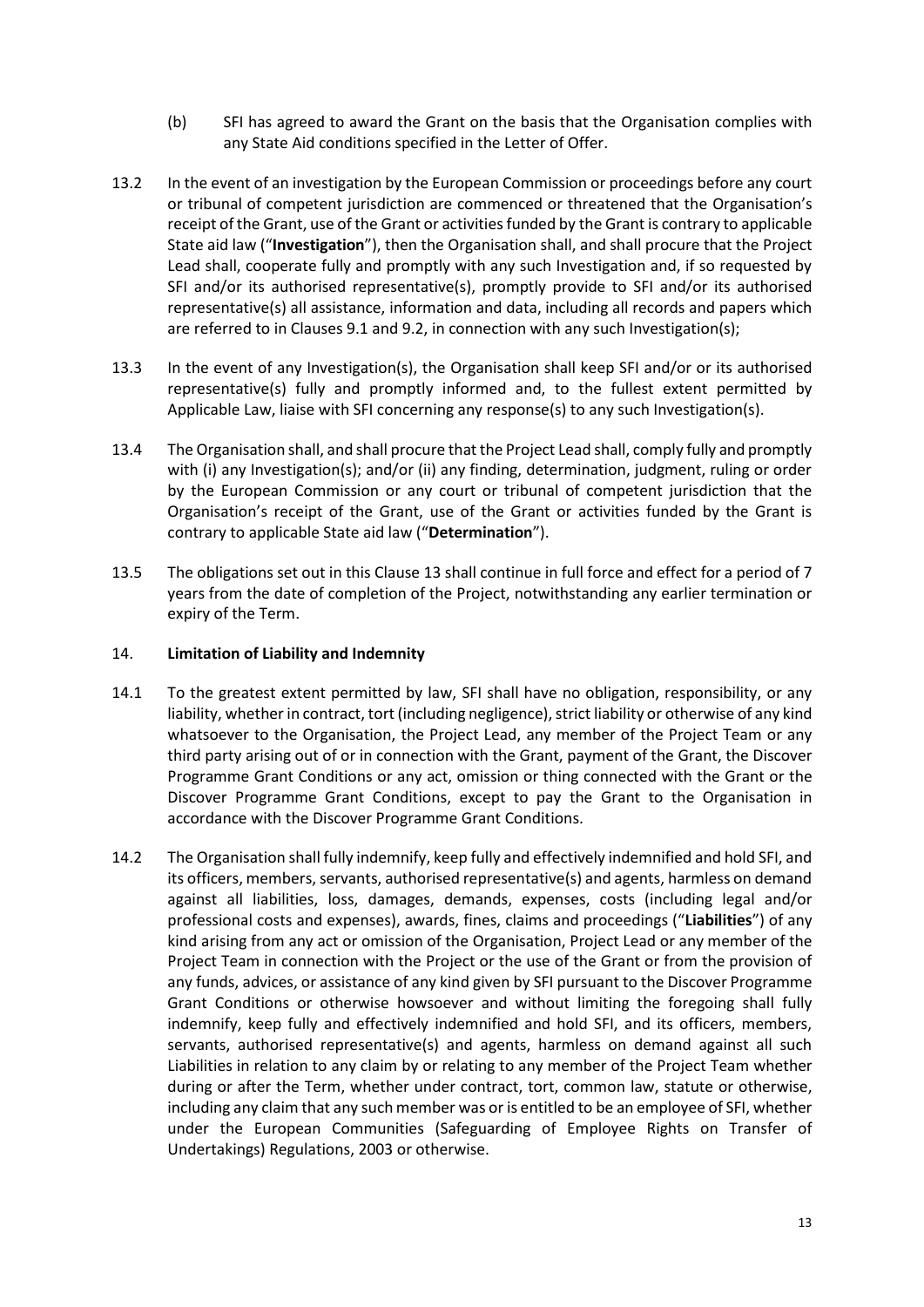14.3 For the avoidance of doubt, the above indemnity shall not apply to the extent that any Liabilities arise due to the negligence of SFI.

## <span id="page-12-0"></span>15. **Insurance**

- 15.1 The Organisation must maintain at all times during the Term with a well-established and reputable insurer or underwriter authorised to provide insurance in Ireland such policies and levels of insurances as any reasonable and prudent organisation would maintain in similar circumstances, including the following types of insurance, and must provide SFI with details of such insurance on request:
	- (a) a public liability policy insuring against liability for any claims, losses, damages and expenses (including legal and/or professional costs) due to damage or destruction of property or death or personal injury of any person arising as a result of or in connection with the Project. If requested by SFI, the Organisation may be required to include an indemnity to principals clause in its policy specifically indemnifying SFI.
	- (b) an employers' liability policy insuring against liability for any claims, losses, damages and expenses (including legal and/or professional costs) due to the injury to or disease or death of any person employed or otherwise engaged by the Organisation arising as a result of or in connection with the Project. If requested by SFI, the Organisation may be required to include an indemnity to principals clause in its policy specifically indemnifying SFI.
	- (c) The Organisation must insure all Programme Assets against fire, loss, damage or theft and such other appropriate risks as may be advised, to their full replacement value. If any claim is made under that insurance then the Organisation must use the proceeds of the claim to procure a suitable replacement of the relevant Programme Asset(s), unless otherwise agreed in writing by SFI.
- 15.2 The insurances required to be obtained by the Organisation under this Claus[e 15](#page-12-0) shall not limit the obligations, liabilities or responsibilities of the Organisation under the Discover Programme Grant Conditions or otherwise. The Organisation must discharge all of its obligations under the Discover Programme Grant Conditions which are insurable, whether or not it has the requisite insurance or has received payment in respect of the insured obligations from its insurers.
- 15.3 The Organisation shall:
	- (a) be liable to pay the full amount of any deductible or excess amounts arising under the insurance policies in respect of each and every claim;
	- (b) to the extent permitted under Applicable Law, notify SFI of any claims relevant to the Project made under such policies where such claims are material to the indemnities and insurances provided for in this Claus[e 15;](#page-12-0) and
	- (c) to the extent permitted under Applicable Law, as soon as possible provide SFI with full details in writing of any event, occurrence or non-occurrence which is material to the indemnities and insurances provided for in this Clause [15.](#page-12-0)

## 16. **Intellectual Property**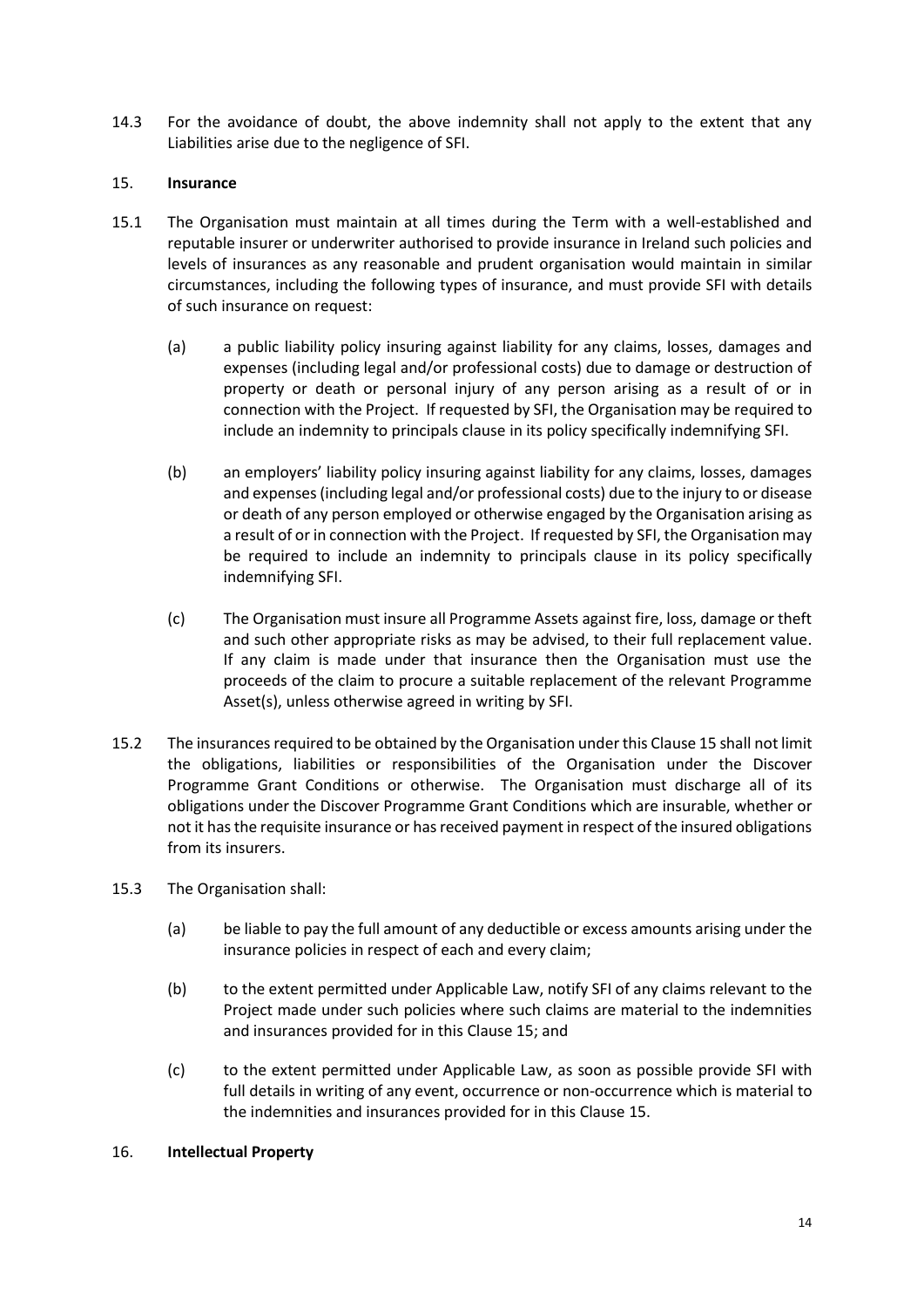- 16.1 The Organisation and Project Lead must use all reasonable endeavours to ensure that, where practicable and relevant, discoveries and advancements in knowledge arising from the Project are translated for public benefit and are disseminated as widely as possible in accordance with the National IP Protocol, except where such dissemination could undermine the Intellectual Property Rights of the Organisation or the Project Lead, or would otherwise be contrary to the National IP Protocol.
- 16.2 The Organisation and Project Lead must ensure that any Intellectual Property Rights arising from the Project are treated in accordance with the principles set out in the National IP Protocol and any associated guidance, where relevant.
- 16.3 SFI makes no claim to any Project Intellectual Property.

# <span id="page-13-0"></span>17. **Publicity**

- 17.1 The Organisation shall, and shall ensure that all members of the Project Team shall, promote the reputation and standing of SFI in the conduct and administration of the Project. In particular, the Organisation shall ensure that:
	- (a) in any communications, including brochures, reports, promotional materials, banners, media appearances and releases, SFI's support is credited and acknowledged in a prominent place (including in the first paragraph of all press materials, at the top of all websites, and on the front of any collateral and branding for events) and the logo of SFI is published in any printed materials in a clear and visible position in accordance with SFI Brand Guidelines (available on the SFI website) wherever journal or other media rules permit;
	- (b) SFI support for specific events, including lectures and speakers, is acknowledged;
	- (c) if the Organisation or any member of the Project Team intends to undertake any media activity (including issuing a press release or briefing or holding a photo call) relating to the Project or any uses of or activities funded by the Grant, the Organisation or Project Lead must notify SFI's Communications Office 10 days in advance to allow for coordination – communications@sfi.ie. SFI Communications Office must be provided with copies of any news releases or briefings or photos related to the Project or any uses of or activities funded by the Grant; and
	- (d) any other terms of the Letter of Offer relating to publicity and the Brand Guidelines are complied with.

## 18. **Programme Assets**

- 18.1 The Organisation must ensure "Funded by SFI" labels are placed clearly on all equipment purchased out of funds provided pursuant to this Grant while such equipment is utilised by or on behalf of the Organisation. SFI's logo and guidelines are available on the SFI Website.
- 18.2 The Organisation must act with prudence and probity in the acquisition and care of all Programme Assets and must ensure that all expenditures shall be an Eligible Cost. In particular, the Organisation must:
	- (a) ensure that the acquisition complies with Applicable Law and any applicable internal procedures of the Organisation;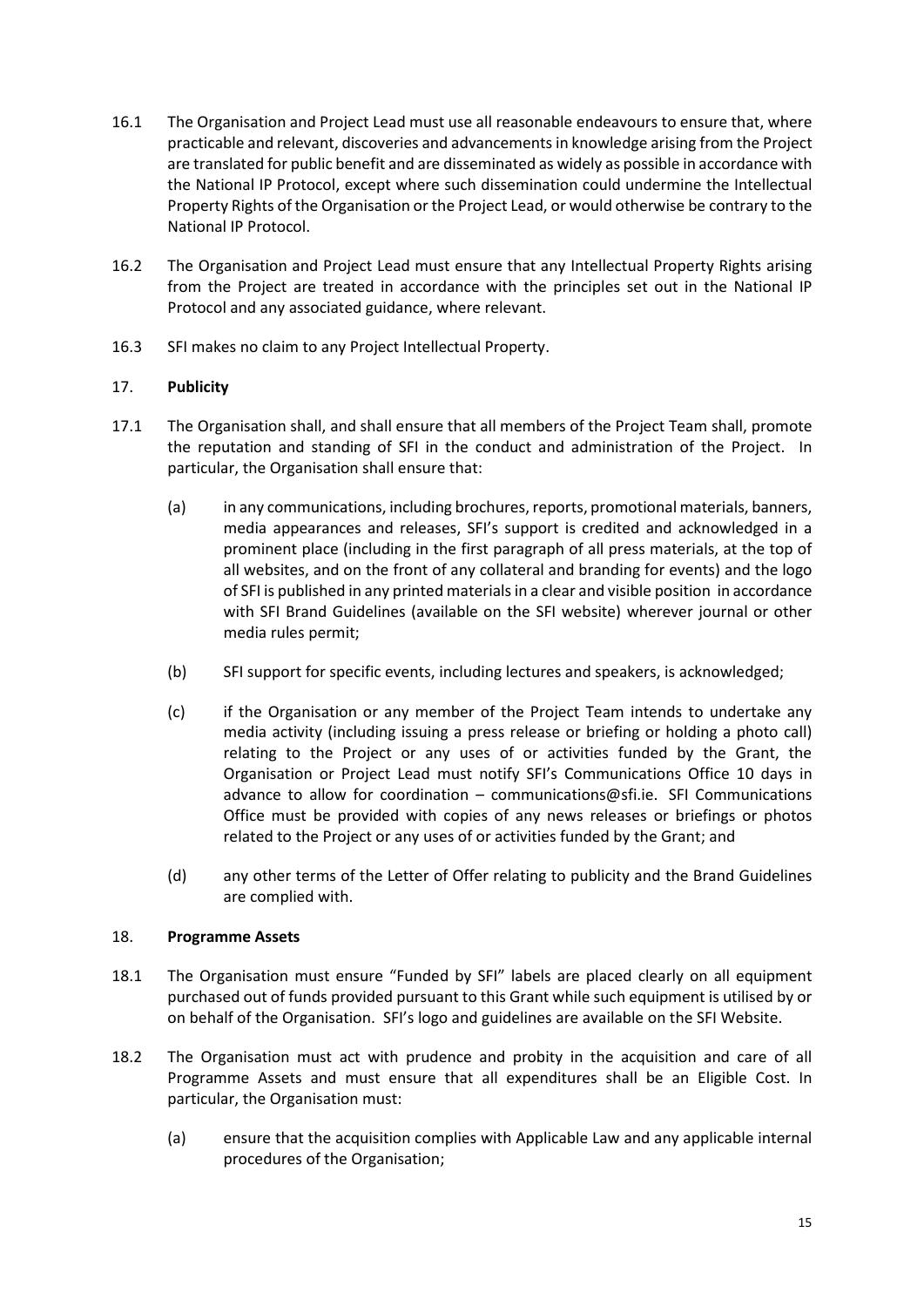- (b) not pledge, charge or otherwise encumber any Programme Asset without the prior written approval of SFI; and
- (c) use the Programme Assets on the Project for which they were acquired as long as they are needed.
- 18.3 If, during or after the Term, a Programme Asset is not required for use by the Project, then the Organisation:
	- (a) may, with the prior written consent of SFI, sell or otherwise release such Programme Asset on terms agreeable to SFI; or
	- (b) subject to Claus[e 18.4,](#page-14-0) make it available for use by other Organisations or third parties in accordance with the ethos of the SFI Discover Programme.
- <span id="page-14-0"></span>18.4 Title to Programme Assets purchased or generated with the Grant by the Organisation shall vest in the Organisation, unless agreed otherwise with SFI in writing. If it is proposed that the Grant is to be transferred to another organisation, then without limiting Clause [28,](#page-21-0) no such transfer may occur until agreement in writing is reached between the Organisation and SFI regarding rights in and to any Programme Assets purchased or generated with the Grant.
- 18.5 The Organisation must maintain the Programme Asset and must keep detailed and accurate records contained the following information:
	- (a) a description of the Programme Asset;
	- (b) details regarding the funding by which each Programme Asset was acquired, date of acquisition and cost;
	- (c) details regarding title to the asset;
	- (d) information from which one can calculate the percentage of SFI's participation in the cost of the Programme Asset; and
	- (e) such other information as may be relevant and appropriate having regard to the value and nature of the Programme Asset.

## 19. **Government Funding / Statutory Requirements**

- 19.1 The Organisation acknowledges that SFI is dependent on the Irish State for funding of its Grant activities and that, if sufficient funding is not forthcoming from the State, SFI may not be in a position to fund all of its grant commitments including the Grant. Accordingly, the Organisation agrees that if SFI does not have sufficient funding to cover all of its Grant commitments as aforesaid:
	- (a) SFI shall be entitled in its sole discretion to determine which grant commitments it will continue and which commitments it will reduce, suspend, terminate or revoke; and
	- (b) SFI shall be entitled in its sole discretion to forthwith reduce, suspend, terminate or revoke the Grant by written notice to the Organisation.

## 20. **Term, Termination and Extension**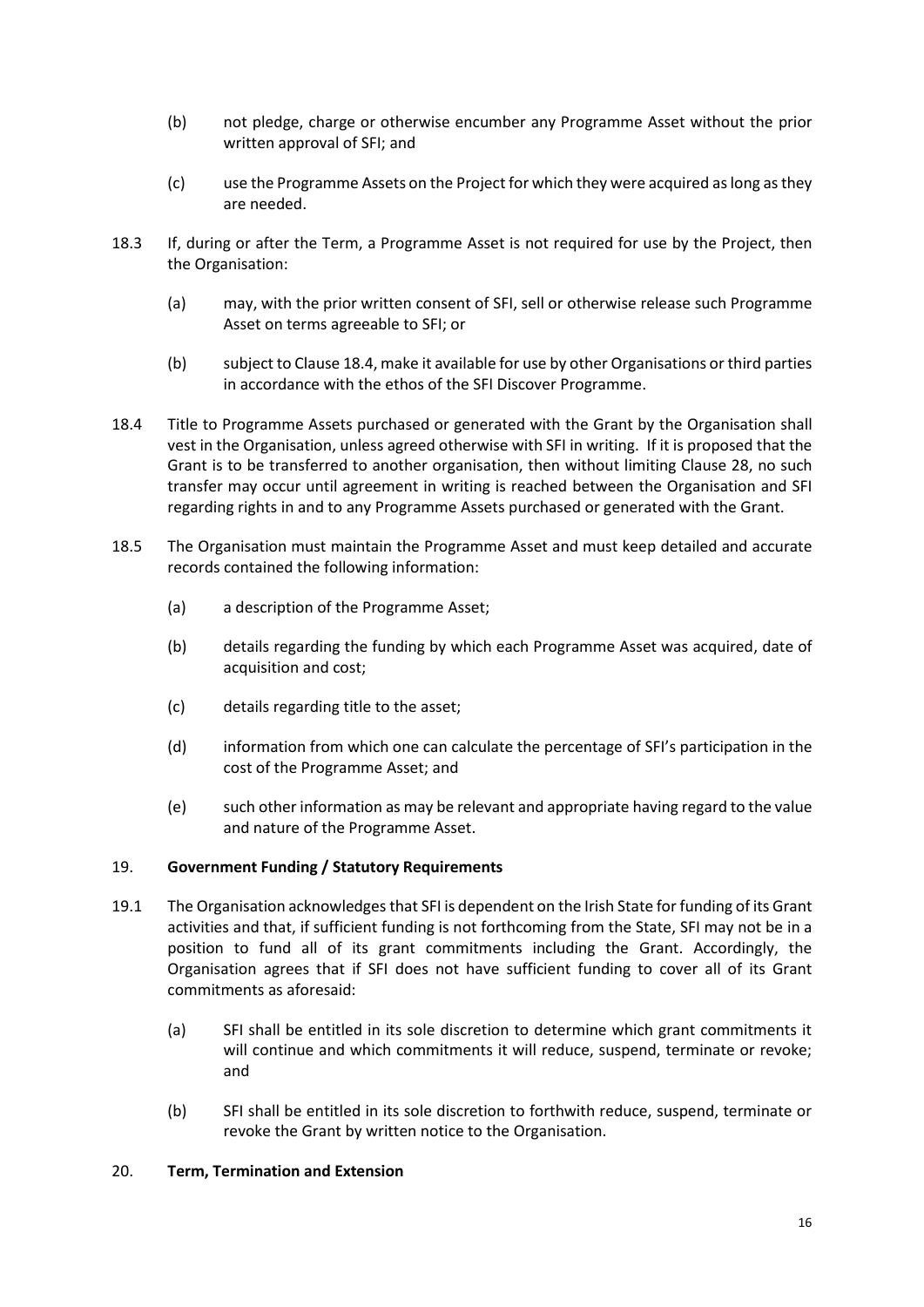- <span id="page-15-0"></span>20.1 The Grant shall commence on the date specified in the Letter of Offer and, unless terminated earlier in accordance with the Discover Programme Grant Conditions, shall continue for the period specified in the Letter of Offer (the "**Term**").
- <span id="page-15-1"></span>20.2 The Grant may be reduced, suspended, terminated or revoked, in whole or in part by SFI with immediate effect if the Organisation fails to remedy the following circumstances within 30 days of written notice by SFI:
	- (a) if, in the reasonable opinion of SFI, progress in the Project is not satisfactory; or
	- (b) if the Organisation or the Project Lead has materially failed to comply with the Discover Programme Grant Conditions.
- <span id="page-15-2"></span>20.3 The Grant may be reduced, suspended, terminated or revoked, in whole or in part by SFI with immediate effect by written notice in any of the following circumstances:
	- (a) if a petition is presented or an order is made or a resolution is passed for the windingup of the Organisation, or any action is taken by its officers or any other person for the winding-up, dissolution or striking off of the Organisation; or any action is taken by any person to appoint a receiver, administrator, administrative receiver, examiner, trustee, or similar officer of the Organisation, or any of its assets, or anything analogous to any of the foregoing events occurs in respect of the Organisation in any applicable jurisdiction;
	- (b) if the Project Lead:
		- (i) or any member of Project Team is convicted of any criminal offence involving dishonesty;
		- (ii) or any member of the Project Team is found, following the conclusion of any investigation or enquiries by the Organisation or SFI, to have engaged in any Misconduct;
		- (iii) severs his/her connection with the Organisation or reduces his connection with the Organisation to such extent that, in the reasonable opinion of SFI, he/she can no longer give active direction of the Project;
		- (iv) in the reasonable opinion of SFI, relinquishes active direction of the Project; or
		- (v) does not, in the reasonable opinion of SFI, actively initiate the Project within 60 days of the effective date specified in the Letter of Offer, unless a different period for initiation has been agreed between the SFI and the Organisation; or
	- (c) if an investigation by the European Commission or proceedings before any court or tribunal of competent jurisdiction are commenced or threatened that the Organisation's receipt of the Grant, use of the Grant or activities funded by the Grant is contrary to applicable State aid law; or
	- (d) if SFI otherwise reasonably believes that such action is necessary to protect the interests of SFI, the Project or the Grant.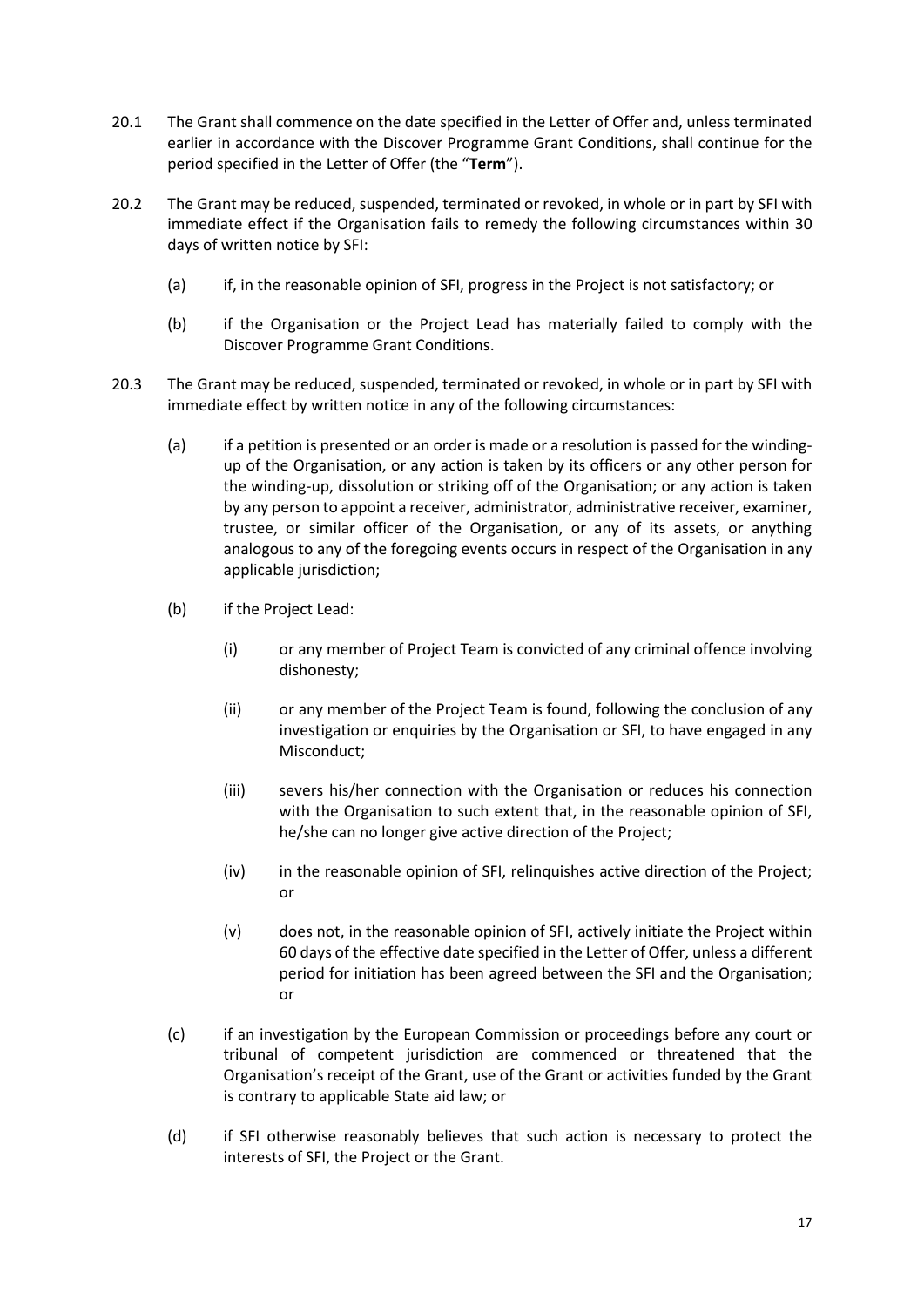- 20.4 SFI may, but shall not be obliged to, provide the Organisation with written notice in advance of exercising its rights under Clause [20.2](#page-15-1) o[r 20.3](#page-15-2) and provide the Organisation an opportunity to remedy the relevant circumstances. Where SFI gives written notice pursuant to Clause [20.2](#page-15-1) or [20.3,](#page-15-2) SFI shall specify the reason(s) why SFI is exercising or considering exercising its rights of termination.
- 20.5 No costs incurred during any period of suspension of the Grant or after the effective date of termination or revocation of the Grant shall be Eligible Costs, except in circumstances where:
	- (a) in the opinion of SFI, no fault attaches to the Organisation or the Project Lead and the Organisation could not reasonably avoid or eliminate such costs; or
	- (b) the incurring of such costs was otherwise expressly authorised in writing by SFI, provided that such costs would otherwise be eligible under the Discover Programme Grant Conditions.
- <span id="page-16-0"></span>20.6 The Grant may be terminated by the Organisation on giving 30 days' written notice to SFI, setting out the reasons for such action, provided that:
	- (a) prior to issuing such notice, the Organisation must consult with SFI to establish if any other course of action may be possible; and
	- (b) where SFI incurs expenses associated with early termination under this Clause [20.6,](#page-16-0) the Organisation must repay to SFI the relevant expenses, provided such expenses are reasonable and objectively justifiable, within 30 days of written request by SFI.

## 21. **No Cost Extensions**

- 21.1 SFI may, but shall not be obliged to, on receipt of a request by the Organisation and the Project Lead in accordance with Clause [21.2,](#page-16-1) extend the Term if SFI is satisfied that additional time is required to ensure adequate completion of the Project within the funds already made available (a "**No-Cost Extension**").
- <span id="page-16-1"></span>21.2 Any request for a No-Cost Extension by the Organisation and the Project Lead must be made in writing and must comply with the relevant SFI Policy.

## <span id="page-16-2"></span>22. **Effects of Reduction, Termination or Revocation**

- <span id="page-16-3"></span>22.1 Where the Grant is reduced by SFI, the Grant shall remain in force subject to the remaining provisions of this Clause [22.](#page-16-2) SFI shall use reasonable endeavours to take account of such reduction in any future payments which are due to be made to the Organisation. Where no further payments are due to be made to the Organisation, SFI may require the Organisation by written notice, to pay to SFI such sums as may be necessary to give effect to the reduction of the Grant. Such sums may include amounts of the Grant spent on Eligible Costs, provided that such sums may not exceed the total amount of the reduction of the Grant.
- 22.2 Within 60 days of the effective date of termination, revocation or expiration of the Grant, the Organisation must provide to SFI a report containing such information as would be contained in the final report relating to the Project together with an itemised accounting of costs incurred prior to such date.
- <span id="page-16-4"></span>22.3 Where the Grant is terminated by SFI in accordance with Clause [20.2,](#page-15-1) [20.3,](#page-15-2) or [30,](#page-22-0) or revoked by SFI in accordance with Clause [20.2](#page-15-1) o[r 20.3,](#page-15-2) the Organisation must repay to SFI such amount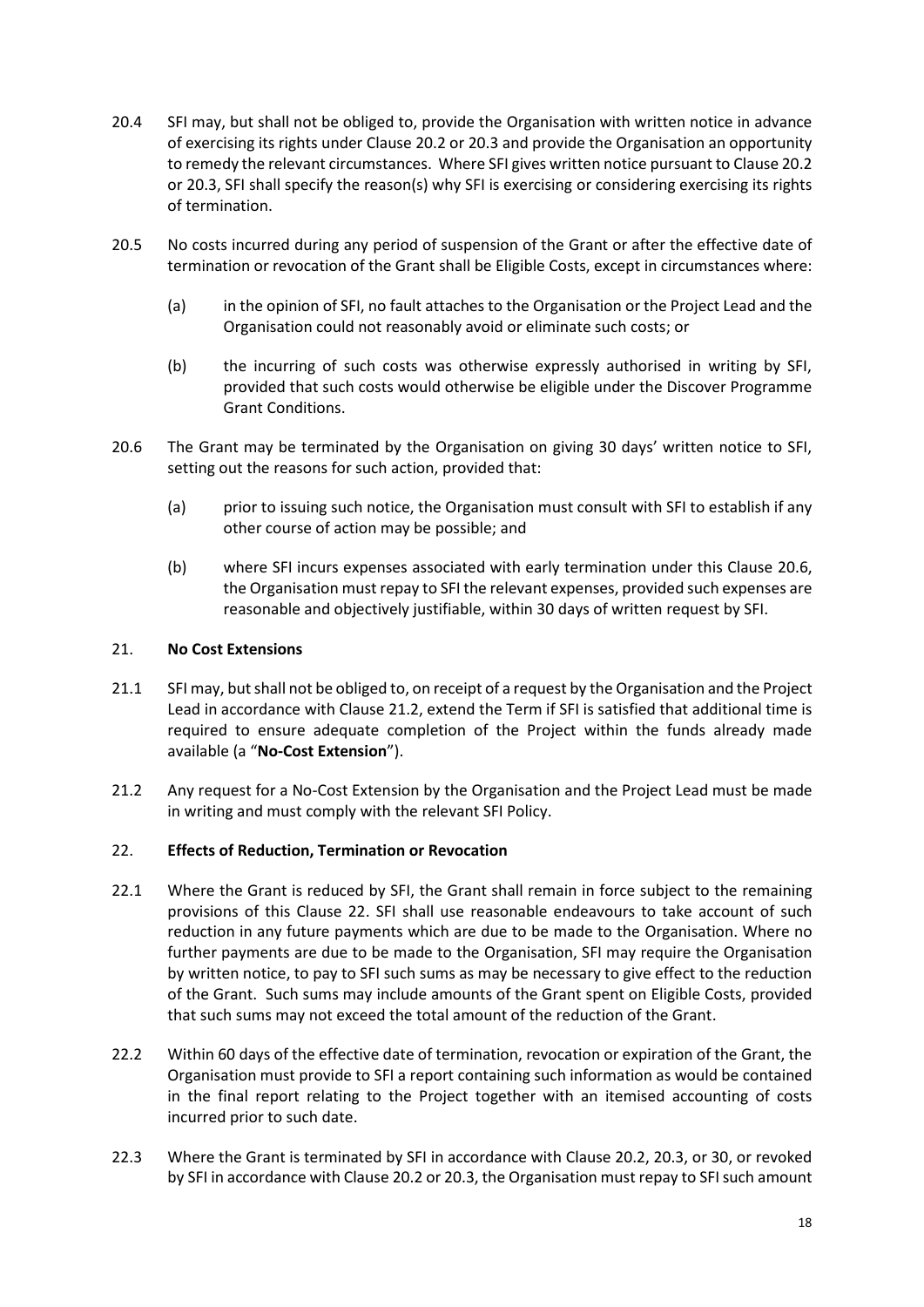of the Grant as remains unspent and such other sums as may be necessary to give effect to the revocation of the Grant as notified in writing by SFI. Such sums may include amounts of the Grant spent on Eligible Costs, provided that such further sums may not exceed the total amount of the Grant paid by SFI to the Organisation. Where the Grant is revoked in accordance with Clause [20.2](#page-15-1) or [20.3](#page-15-2), such amounts may, at SFI's option, be credited or set off by SFI against any payments to be made to the Organisation under any other Grant.

- <span id="page-17-1"></span>22.4 Where the Grant is terminated by the Organisation in accordance with Clause [20.6,](#page-16-0) [27.1](#page-20-1) o[r 30](#page-22-0) the Organisation must repay to SFI such amount of the Grant as remains unspent and such further sums as SFI may, by written notice, demand in respect of the Grant, as SFI deems appropriate in its absolute discretion, taking into account the reasons provided by the Organisation for such early termination, provided that such further sums may not exceed the total amount of the Grant paid by SFI to the Organisation.
- <span id="page-17-2"></span>22.5 Any amounts to be repaid by the Organisation to SFI under Clauses [20.6,](#page-16-0) [22.1,](#page-16-3) [22.3,](#page-16-4) or [22.4](#page-17-1) must be repaid within 90 days of the effective date of termination, reduction or revocation, as applicable. If the Organisation fails to repay any such amount within such 90-day period, then that amount may be recovered by SFI from the Organisation as a simple contract debt and shall carry interest at the rate specified in the Prompt Payment of Accounts Act 1997 accruing from the expiry of the 90 day timeframe for payment referred to in this Clause [22.5.](#page-17-2)
- 22.6 Upon the expiration or early termination of the Grant the Organisation must cooperate with and provide all reasonable assistance to SFI and any third party acting on behalf of or on the instructions of SFI as may be necessary to ensure an orderly wind down of the Project.

## <span id="page-17-0"></span>23. **Confidentiality**

- 23.1 In this Clause 23, "**Confidential Information**" means all information disclosed (whether in writing, orally or by another means, whether directly or indirectly and whether specifically designated as 'confidential' or which ought reasonably be regarded as confidential) under or in connection with the Discover Programme Grant Conditions by one party (the "**Disclosing Party"**) to the other party (the "**Receiving Party"**) whether before, on or after the date of the Letter of Offer including information relating to the Disclosing Party's products, services, operations, processes, plans or intentions, product information, know-how, design rights, trade secrets, market opportunities and business affairs.
- <span id="page-17-4"></span>23.2 Subject to the terms of Clauses [17](#page-13-0) an[d 25](#page-19-1) during the Term and after termination or expiration of the Term for any reason the Receiving Party:
	- (a) must not use Confidential Information for a purpose other than the performance of its obligations and the exercise and enforcement of its rights under the Discover Programme Grant Conditions or, in the case of SFI, in the performance of its statutory powers and functions and any related activities;
	- (b) must not disclose Confidential Information to a person except with the prior written consent of the Disclosing Party other than in accordance with Clause [23.3,](#page-17-3) [23.4](#page-18-0) or [23.2\(a\);](#page-17-4) and
	- (c) must make every effort to prevent the unauthorised use or disclosure of Confidential Information.
- <span id="page-17-3"></span>23.3 The Receiving Party may disclose Confidential Information to any of its directors, other officers, employees, agents, service providers, advisers, consultants (whether paid or unpaid),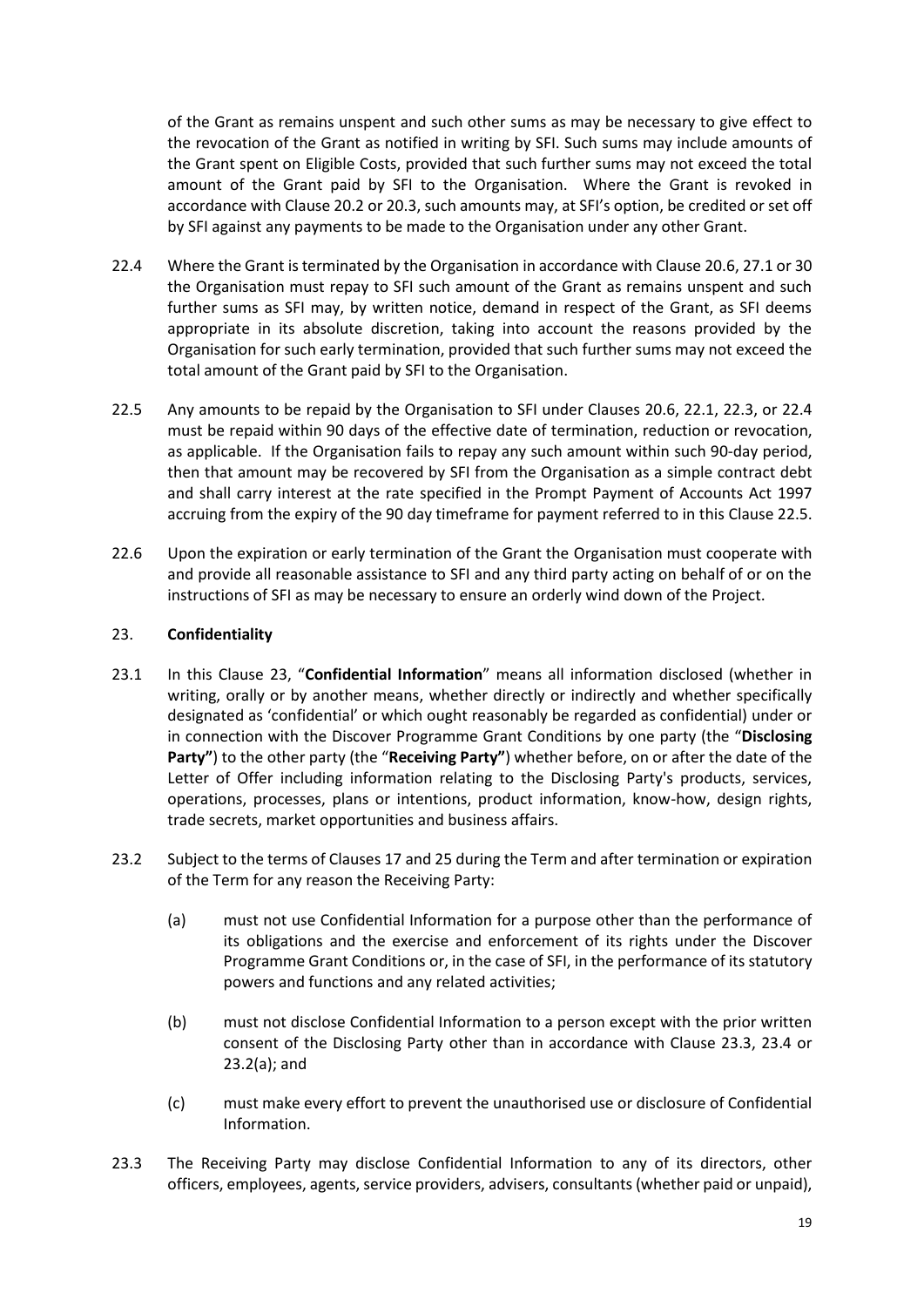auditors or bankers, (a "**Recipient"**) to the extent that disclosure is reasonably necessary for the purposes of the Discover Programme Grant Conditions, or in the case of SFI, related to the performance of its statutory powers and functions and related activities and provided that the Receiving Party must ensure that a Recipient is bound by a non-disclosure agreement or is subject to statutory confidentiality provisions.

- <span id="page-18-2"></span><span id="page-18-1"></span><span id="page-18-0"></span>23.4 The Receiving Party may disclose Confidential Information, if and to the extent that:
	- (a) this is required by the law of any relevant jurisdiction (including the Freedom of Information Act 2014) or pursuant to an order of a court of competent jurisdiction;
	- (b) this is required by any securities exchange or regulatory or governmental body to which that party is subject, wherever situated, whether or not the requirement for information has the force of law;
	- (c) the information has come into the public domain through no fault of the Receiving Party;
	- (d) the information was in the possession of the Receiving Party before such disclosure by the Disclosing Party or was obtained by the Receiving Party from a third party who was free to divulge the same; or
	- (e) the information was independently developed by the Receiving Party, which independent development can be shown by written evidence,

PROVIDED THAT any such information disclosed pursuant to Claus[e 23.4\(a\)](#page-18-1) o[r 23.4\(b\)](#page-18-2) shall be disclosed, where reasonably practicable, only after notice to the Disclosing Party.

- 23.5 Unless the Organisation specifically informs SFI of any objection by any company, commercial entity or any entity collaborating on the Project, SFI shall be entitled to assume that it is authorised to publicise the name of such company, commercial entity or any entity collaborating on the Project and other summary details (not including any commercially sensitive information) in relation to the collaboration.
- 23.6 The Parties acknowledge and agree that in the event of a default in the obligations set out in this Clause [23,](#page-17-0) damages may not be a sufficient remedy for the Disclosing Party. Accordingly, in addition to other remedies, such Disclosing Party may seek injunctive relief or specific performance of the other party's obligations.
- 23.7 Upon termination or expiry of the Grant the Receiving Party must, at the option of the Disclosing Party, either destroy or return to the Disclosing Party all Confidential Information and all copies thereof which are held by the Disclosing Party.
- 23.8 The obligations of each of the Parties as to disclosure and confidentiality shall continue in force notwithstanding the termination or expiration of the Term.
- 23.9 Notwithstanding any other provision of the Discover Programme Grant Conditions, nothing in these Discover Programme Grant Conditions, including this Claus[e 23,](#page-17-0) shall prohibit or restrict SFI and/or its authorised representative(s) complying with or responding to any Investigation(s) and/or any Determination(s).

## 24. **Data Protection**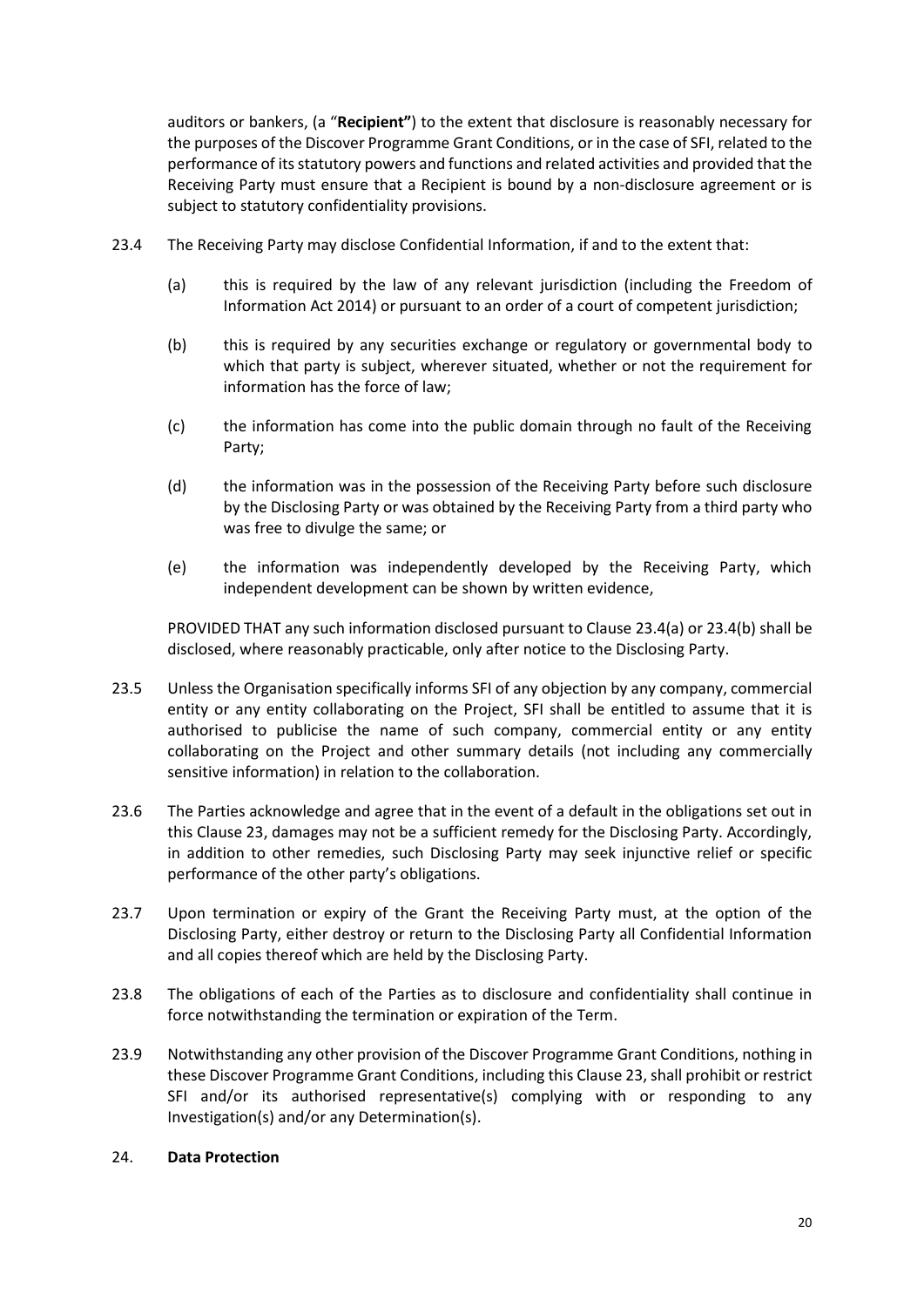- <span id="page-19-0"></span>24.1 SFI will collect, use and disclose personal data provided in the Application and otherwise obtained under or in connection with the Discover Programme Grant Conditions for processing the Application, making a Grant, for the payment, monitoring, maintenance and review of the Grant, for the performance of its statutory powers and functions and for the general activities of SFI. Further details regarding SFI's collection, use and disclosure of personal data and individuals' rights in respect of personal data relating to them which is held by SFI are available in the privacy statement on the SFI Website and in reports, documents and other bulletins published by SFI.
- 24.2 During the Term or at any time following the expiration or termination of the Grant, SFI may contact the Organisation, the Project Lead or any member of the Project Team concerning funding opportunities, SFI activities or any events, or for the purposes of monitoring and evaluation including but not limited to collecting scientific data and data related to impact (in the case of a Project Lead or a member of a Project Team and consent to receipt of such communications is required, only where the relevant individual has consented). SFI may choose to authorise a third party to contact the Organisation, the Project Lead or any member of the Project Team on its behalf.
- 24.3 For the purpose of peer review, information may be sent to external experts in countries outside the European Economic Area, including countries which are not recognised by the European Commission as having adequate data protection laws. If and to the extent that SFI does so, it will ensure that appropriate measures are in place to comply with its obligations under applicable law governing such transfers.
- 24.4 The Organisation must ensure that it has obtained the permission of any other person on the Project Team or otherwise participating in the Project (for example any industry partners) for the provision of their personal data to SFI and the processing of their data by SFI for the purposes set out above.

## <span id="page-19-1"></span>25. **Freedom of Information**

- <span id="page-19-2"></span>25.1 SFI may be required to disclose information in response to a request made under the Freedom of Information Act 2014 (the "**FOI Act**") or the EC (Access to Information on the Environment) Regulations 2007 (the "**AIE Regulations**").
- 25.2 If the Organisation and/or the Project Lead considers that any information supplied to SFI is confidential and/or commercially sensitive it shall, at the time of providing the information, identify such information and give reasons for its confidentiality and/or commercial sensitivity. SFI may, if it considers it appropriate or if it is obliged to do so under the FOI Act or the AIE Regulations, consult with the Organisation and/or the Project Lead prior to releasing or consenting to the release of such information in the circumstances mentioned in Clause [25.1.](#page-19-2)
- 25.3 If the Organisation receives a request made under the FOI Act or the AIE Regulations which relates to the Grant or the Discover Programme Grant Conditions, the Organisation must notify and consult with SFI on the response to the request.

## 26. **Entire Agreement**

26.1 The Discover Programme Grant Conditions constitute the entire agreement between the Parties with respect to the Grant and supersede and replace any prior written or oral agreements, representations or understandings between the Parties with respect to the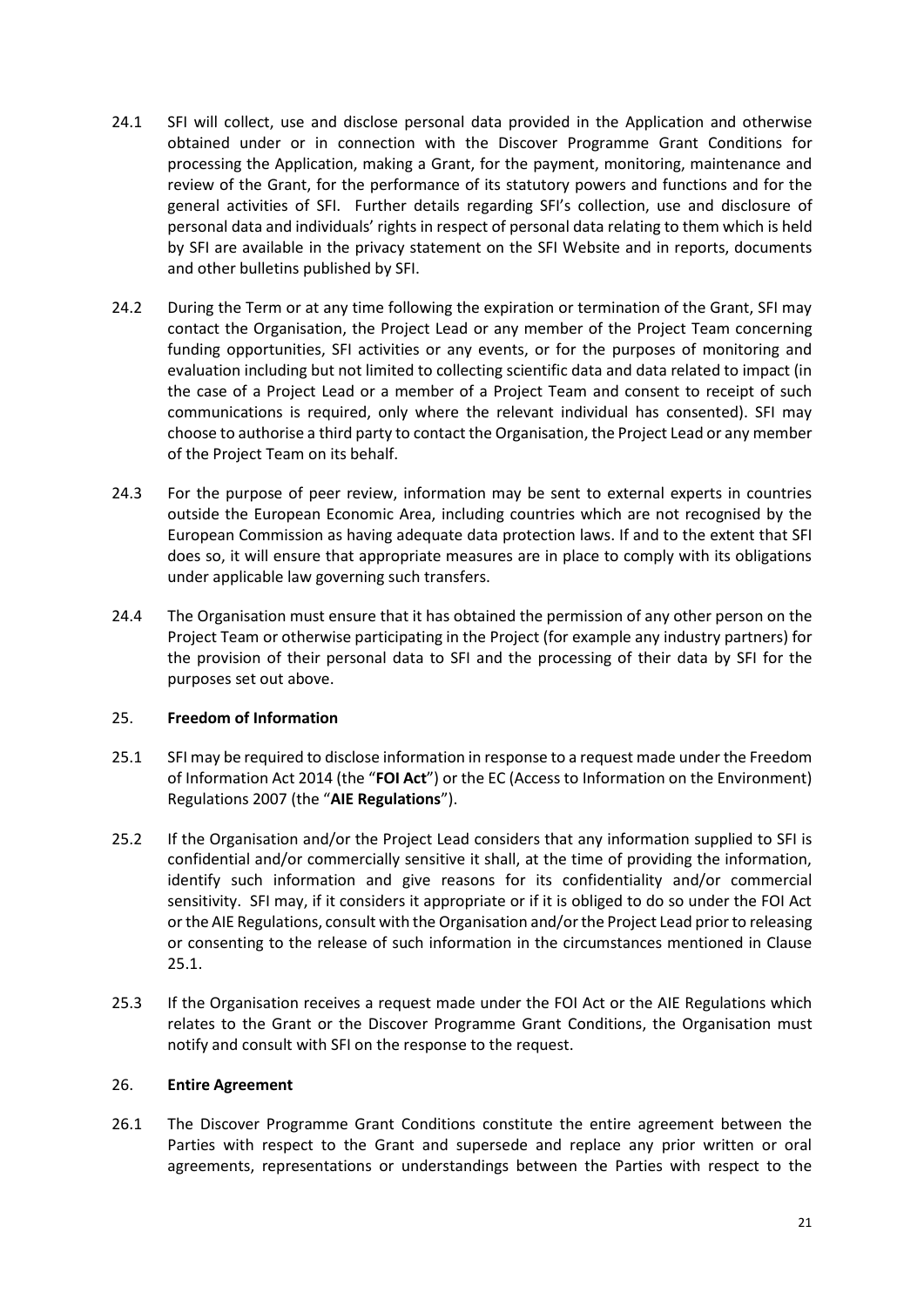Grant. Each of the Parties acknowledges and agrees that in entering into the Discover Programme Grant Conditions, it does not rely on, and shall have no remedy in respect of, any statement, representation, warranty or undertaking (whether negligently or innocently made) of any person (whether a party to the Discover Programme Grant Conditions or not) other than as expressly set out in the Discover Programme Grant Conditions. Nothing in this Clause shall operate to limit or exclude any liability for fraud or fraudulent misrepresentation. Save as expressly set out herein, the Discover Programme Grant Conditions may not be varied except by agreement in writing between the Parties.

## <span id="page-20-0"></span>27. **Variation**

- <span id="page-20-1"></span>27.1 SFI may vary these Terms and Conditions and the SFI Policy Documents at any time by giving written notice to the Organisation (a "**Variation Notice**"). The Variation Notice shall include the new version of these Terms and Conditions and/or SFI Policy Documents and shall specify high level reasons for the variations and the date on which they shall come into effect (the "**Variation Date**"), which shall be at least 30 days after the date of issue of the Variation Notice. If the Organisation or the Project Lead is not agreeable to the new version of the Terms and Conditions or SFI Policy Documents, the Organisation shall be entitled within not more than 30 days following the date of issue of the Variation Notice to:
	- (a) issue a notice of objection or refusal to SFI in accordance with the provisions of Clause [27.2](#page-20-2) below; or
	- (b) terminate the Grant with immediate effect by written notice to SFI.
- <span id="page-20-2"></span>27.2 Any notice of objection or refusal issued by the Organisation in accordance with Clause 27.1.1 above shall set out the reasons for such objection or refusal and the direct consequences (including breach of any contract directly related to the Project between the Organisation and a third party) that shall flow from the variation. SFI agrees to give reasonable consideration to such notice of objection or refusal and within a reasonable period following receipt of a notice of objection or refusal, SFI shall (subject to Clause 27.3) be entitled at its discretion to:
	- (a) withdraw the Variation Notice in which case the Terms and Conditions and SFI Policy Documents shall continue in force unchanged;
	- (b) issue a revised Variation Notice having regard to the reasons given for any refusal or objection (in which event, the provisions of Clauses [27.1,](#page-20-1) [27.2](#page-20-2) and [27.3](#page-20-3) shall apply once again); or
	- (c) reduce, suspend, terminate or revoke the Grant, in whole or in part.
- <span id="page-20-3"></span>27.3 Where the notice of objection or refusal states that the variation specified in the Variation Notice would, if implemented, cause the Organisation to be in material breach of a contract directly related to the Project then SFI shall acting reasonably and in good faith further consult the Organisation and shall give reasonable consideration to the matters raised by the Organisation.
- 27.4 If no notice of objection or refusal is received by SFI before the Variation Date, then the new version of these Terms and Conditions and/or the SFI Policy Documents shall be deemed to have been accepted by the Organisation and the Project Lead and shall come into effect on the Variation Date, provided that no variation of the Terms and Conditions or SFI Policy Documents made under this Clause [27](#page-20-0) shall give rise to any requirement for repayment by the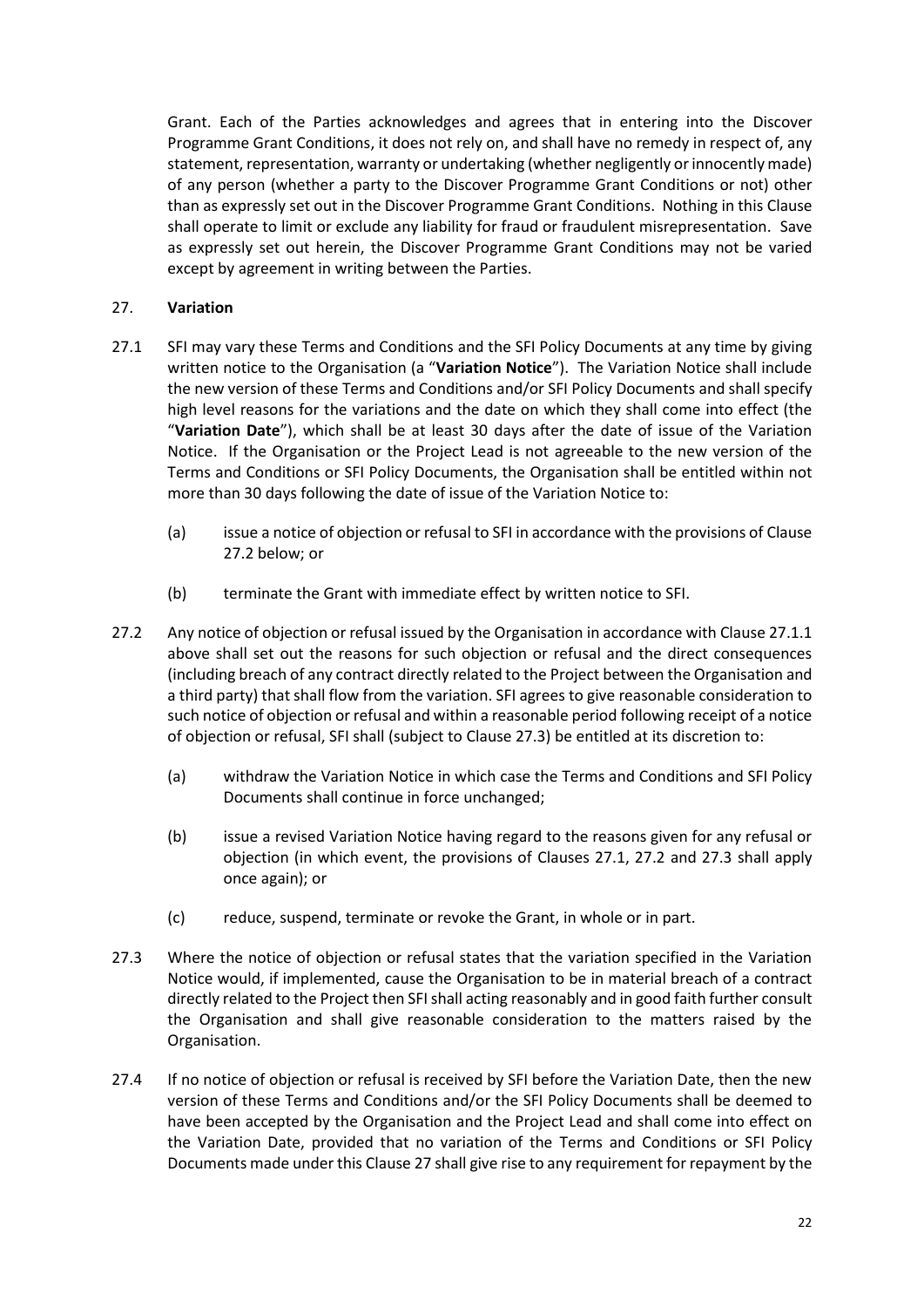Organisation of the whole or any part of the Grant already paid to it prior to the Variation Date.

## <span id="page-21-0"></span>28. **Assignment**

- 28.1 The Grant is made personally to the Organisation and the Organisation may not, without the prior written agreement of SFI, assign, transfer, sub-contract, charge or in any other manner make over to any third party the benefit and/or burden of the Grant.
- 28.2 If a Project Lead intends to take up an appointment at another Organisation, then the Project Lead, as applicable, the Organisation or such other Organisation may seek SFI's agreement for the Grant to be transferred from the Organisation to such other Organisation. SFI may, but shall not be obliged to, agree to such request provided that:
	- (a) the transfer is agreed, in writing and in advance, by SFI, the original Organisation and the new Organisation under a deed of novation or such other instrument as SFI deems appropriate;
	- (b) arrangements satisfactory to SFI and the new Organisation are put in place to continue the Project in the new Organisation in a manner in which it was originally approved; and
	- (c) SFI reserves the right to impose whatever conditions and to take whatever action it deems appropriate in the event of such a transfer, including halting the continued payment of instalments.

## <span id="page-21-1"></span>29. **Dispute Resolution**

- 29.1 The Parties shall use their best efforts to negotiate in good faith and settle any dispute that may arise out of or in relation to the Grant, the Discover Programme Grant Conditions or any breach of them. If any such dispute cannot be settled amicably through ordinary negotiations by the authorised representative of the Parties, the dispute shall be referred to the Head of the Organisation and the Chief Operations Officer of SFI, who shall meet in good faith to try and resolve the dispute. If the dispute or difference is not resolved as a result of such meeting, the following procedure shall apply before resorting to litigation:
	- (a) where the Parties agree that a matter is of a technical nature, it may be referred to a technical expert (the "Expert") to be appointed by agreement between the parties. Such Expert shall act as an expert and not as an arbitrator; or
	- (b) where the dispute is of a non-technical nature or the Parties cannot agree as to whether or not the dispute is of a technical nature, or where the parties cannot agree on the appointment of the Expert, the matter may be referred to mediation in accordance with the Centre for Effective Dispute Resolution ("**CEDR**") procedures then in force. The mediator shall be appointed by agreement between the Parties or, in default of agreement, the matter shall be referred to CEDR for appointment of a mediator. Each party shall bear its own costs in connection with the mediation and the costs of the mediator shall be borne equally between the Parties.
- 29.2 Nothing contained in the Discover Programme Grant Conditions shall prevent either Party from seeking injunctive or other relief in a court of law to protect or enforce its legal rights.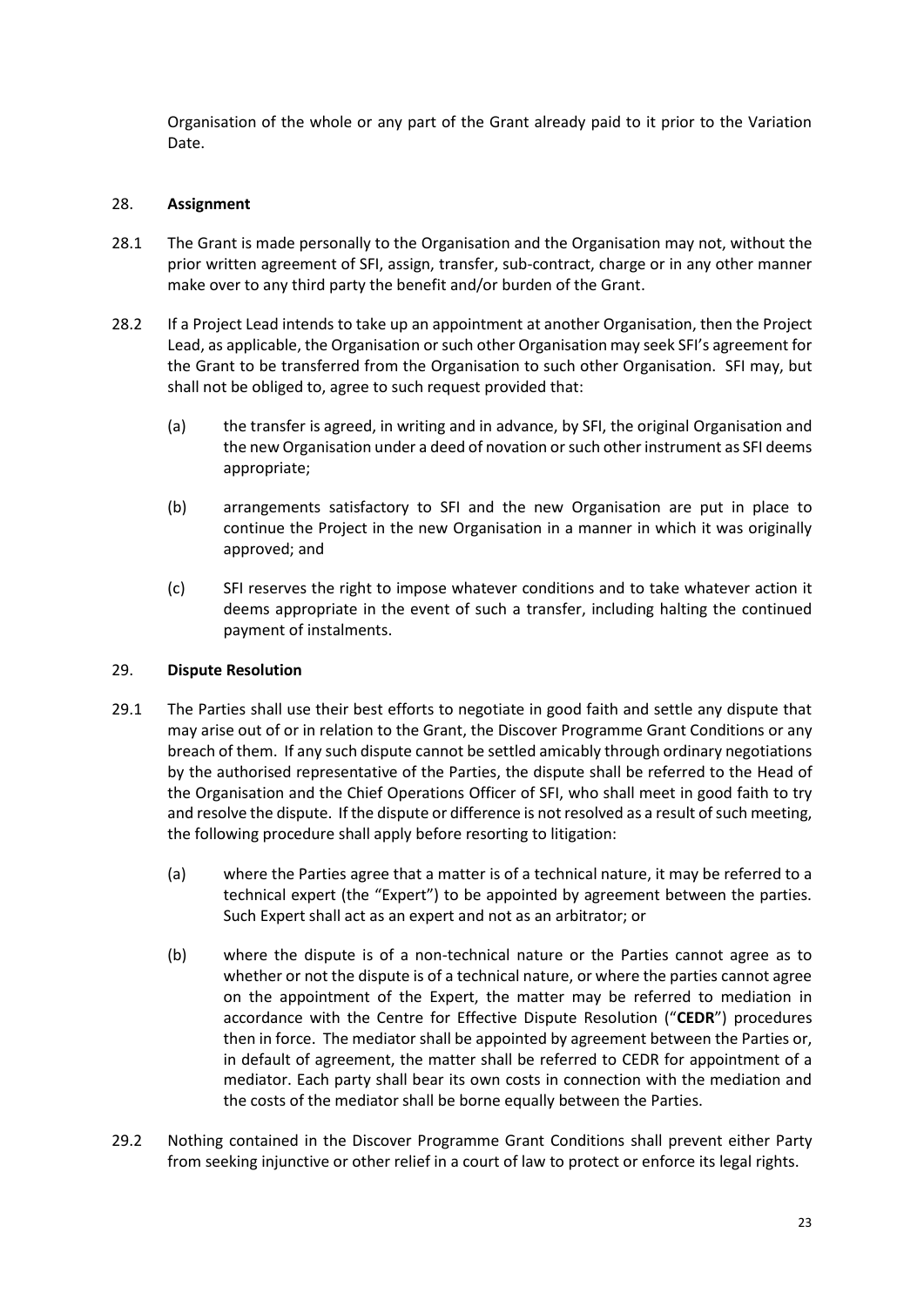#### <span id="page-22-0"></span>30. **Force Majeure**

- 30.1 Subject to Clause 30.2, no Party shall be in breach of the Discover Programme Grant Conditions if there is any total or partial failure of performance by it of its duties and obligations under the Discover Programme Grant Conditions to the extent that such failure is caused by any act of God, fire, act of government or state, war, civil commotion, insurrection, embargo, prevention from or hindrance in obtaining any raw materials, energy or other supplies, or any other reason beyond the reasonable control of such Party (the "Affected Party"), provided that the Affected Party must give written notice to the other Parties of the occurrence of such an event (a "Force Majeure Event") and its effects on the Affected Party's ability to perform its duties and obligations as soon as reasonably practicable after the Force Majeure Event occurs. The Affected Party's affected duties and obligations shall be suspended during the period (and only during the period) in which the Force Majeure Event continues. As soon as the Force Majeure Event ceasesto exist, the Affected Party must give written notice to the others of this fact. If the Force Majeure Event continues for a period of more than 60 days, a Party not claiming relief under this Clause [30](#page-22-0) shall have the right to terminate the Discover Programme Grant Conditions with immediate effect by giving written notice of such termination to the other Parties.
- 30.2 It is agreed and acknowledged that Clause 30.1 shall not relieve the Affected Party of liability for failure to perform or delay in performing its obligations under these Discover Programme Grant Conditions to the extent that:
	- (a) insurance cover is available on commercially reasonable terms; or
	- (b) the Organisation has insurance cover in place;

in respect of the relevant event of Force Majeure.

## 31. **Severability**

If any provision or term of the Discover Programme Grant Conditions or any part thereof shall become or be declared illegal, invalid or unenforceable for any reason, including by reason of the provisions of any legislation or other provisions having the force of law, or by reason of any decision of any Court or other body or authority having jurisdiction over the Parties, including the EU Commission and the European Court of Justice, such terms or provisions shall be severable from the Discover Programme Grant Conditions and shall be deemed to be deleted, provided always that if any such deletion substantially affects or alters the basis of the Grant, the Parties shall negotiate in good faith to amend and modify the provisions and terms of the Grant as may be necessary or desirable in the circumstances.

## 32. **Nature of Relationship**

Nothing in the Discover Programme Grant Conditions is intended to or shall create a partnership or joint venture or legal relationship of any kind that would impose liability upon one Party for the act or failure to act of the other Party or to authorise either Party to act as agent for the other. SFI does not act as an employer with respect to the Project, the Project Team or any other personnel of the Organisation. SFI shall not be responsible for, and shall have no liability whatsoever in respect of, any claim for redundancy, compensation, dismissal or discrimination or any other claims for which the Organisation or Project Lead may be liable as an employer or otherwise.

## 33. **Waiver**